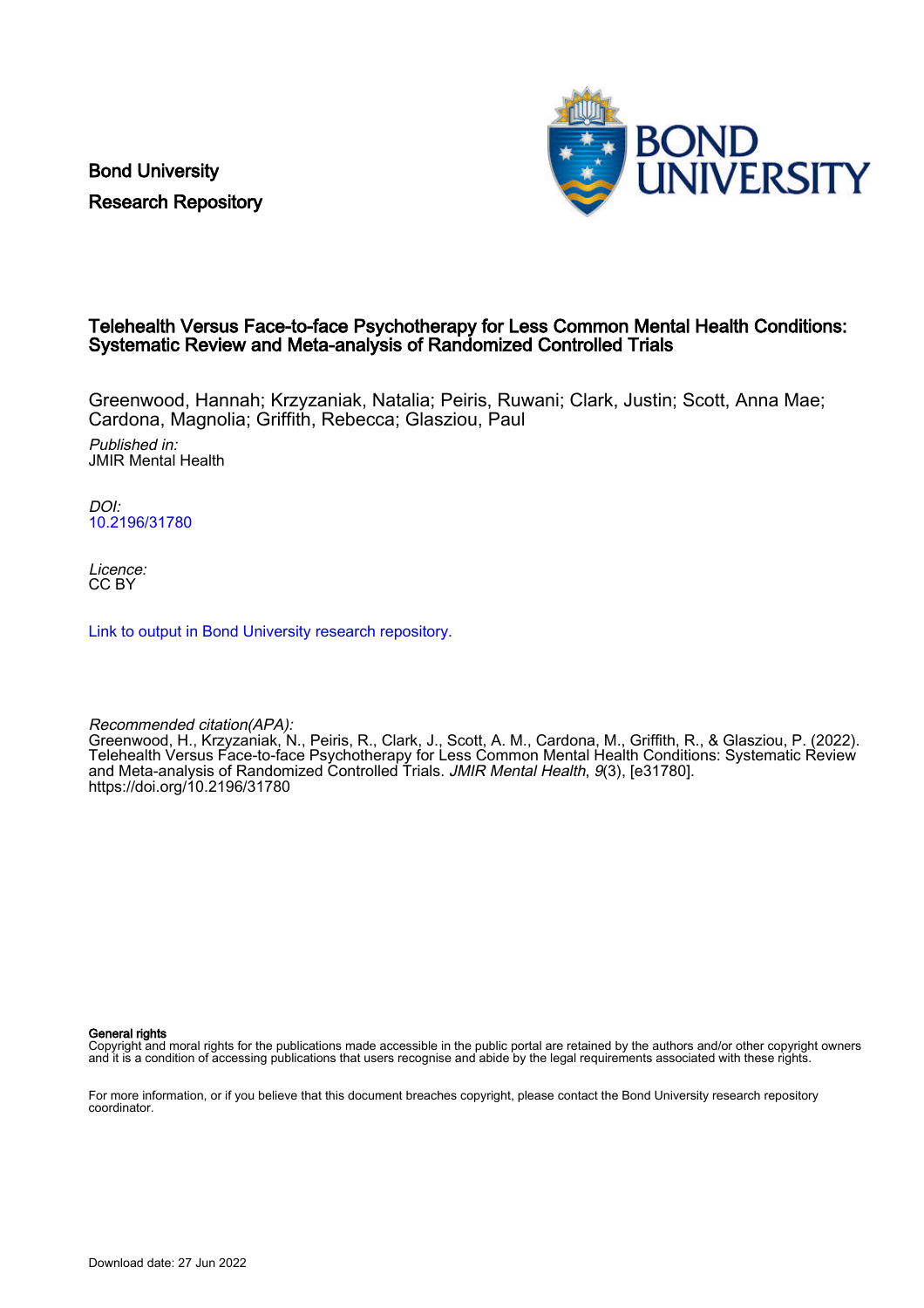Review

# Telehealth Versus Face-to-face Psychotherapy for Less Common Mental Health Conditions: Systematic Review and Meta-analysis of Randomized Controlled Trials

Hannah Greenwood<sup>1</sup>, BPsycSci (Hons); Natalia Krzyzaniak<sup>1,2</sup>, BPharmSci, MPharm, PhD; Ruwani Peiris<sup>1</sup>, BBiomedSci (Hons), MPH, MD; Justin Clark<sup>1</sup>, BA; Anna Mae Scott<sup>1</sup>, BA, MA, MSc, PhD; Magnolia Cardona<sup>1,3</sup>, MBBS, MPH, PhD; Rebecca Griffith<sup>4</sup>, BSocSci, PostGrad Dip (Psych), MPsych (Clin); Paul Glasziou<sup>1</sup>, MBBS, PhD

<sup>1</sup>Institute for Evidence-Based Healthcare, Bond University, Robina, Australia

<sup>2</sup>School of Pharmacy, University of Queensland, Brisbane, Australia

<sup>3</sup>Gold Coast University Hospital Evidence-Based Practice Professorial Unit, Southport, Australia

<sup>4</sup> Private Practice Clinical Psychology, Gold Coast, Australia

#### **Corresponding Author:**

Hannah Greenwood, BPsycSci (Hons) Institute for Evidence-Based Healthcare Bond University 14 University Drive Robina, 4226 Australia Phone: 61 755955816 ext 55816 Email: [hgreenwo@bond.edu.au](mailto:hgreenwo@bond.edu.au)

# *Abstract*

**Background:** Mental disorders are a leading cause of distress and disability worldwide. To meet patient demand, there is a need for increased access to high-quality, evidence-based mental health care. Telehealth has become well established in the treatment of illnesses, including mental health conditions.

**Objective:** This study aims to conduct a robust evidence synthesis to assess whether there is evidence of differences between telehealth and face-to-face care for the management of less common mental and physical health conditions requiring psychotherapy.

**Methods:** In this systematic review, we included randomized controlled trials comparing telehealth (telephone, video, or both) versus the face-to-face delivery of psychotherapy for less common mental health conditions and physical health conditions requiring psychotherapy. The psychotherapy delivered had to be comparable between the telehealth and face-to-face groups, and it had to be delivered by general practitioners, primary care nurses, or allied health staff (such as psychologists and counselors). Patient (symptom severity, overall improvement in psychological symptoms, and function), process (working alliance and client satisfaction), and financial (cost) outcomes were included.

**Results:** A total of 12 randomized controlled trials were included, with 931 patients in aggregate; therapies included cognitive behavioral and family therapies delivered in populations encompassing addiction disorders, eating disorders, childhood mental health problems, and chronic conditions. Telehealth was delivered by video in 7 trials, by telephone in 3 trials, and by both in 1 trial, and the delivery mode was unclear in 1 trial. The risk of bias for the 12 trials was low or unclear for most domains, except for the lack of the blinding of participants, owing to the nature of the comparison. There were no significant differences in symptom severity between telehealth and face-to-face therapy immediately after treatment (standardized mean difference [SMD] 0.05, 95% CI −0.17 to 0.27) or at any other follow-up time point. Similarly, there were no significant differences immediately after treatment between telehealth and face-to-face care delivery on any of the other outcomes meta-analyzed, including overall improvement (SMD 0.00, 95% CI −0.40 to 0.39), function (SMD 0.13, 95% CI −0.16 to 0.42), working alliance client (SMD 0.11, 95% CI −0.34 to 0.57), working alliance therapist (SMD −0.16, 95% CI −0.91 to 0.59), and client satisfaction (SMD 0.12, 95% CI −0.30 to 0.53), or at any other time point (3, 6, and 12 months).

**Conclusions:** With regard to effectively treating less common mental health conditions and physical conditions requiring psychological support, there is insufficient evidence of a difference between psychotherapy delivered via telehealth and the same therapy delivered face-to-face. However, there was no includable evidence in this review for some serious mental health conditions,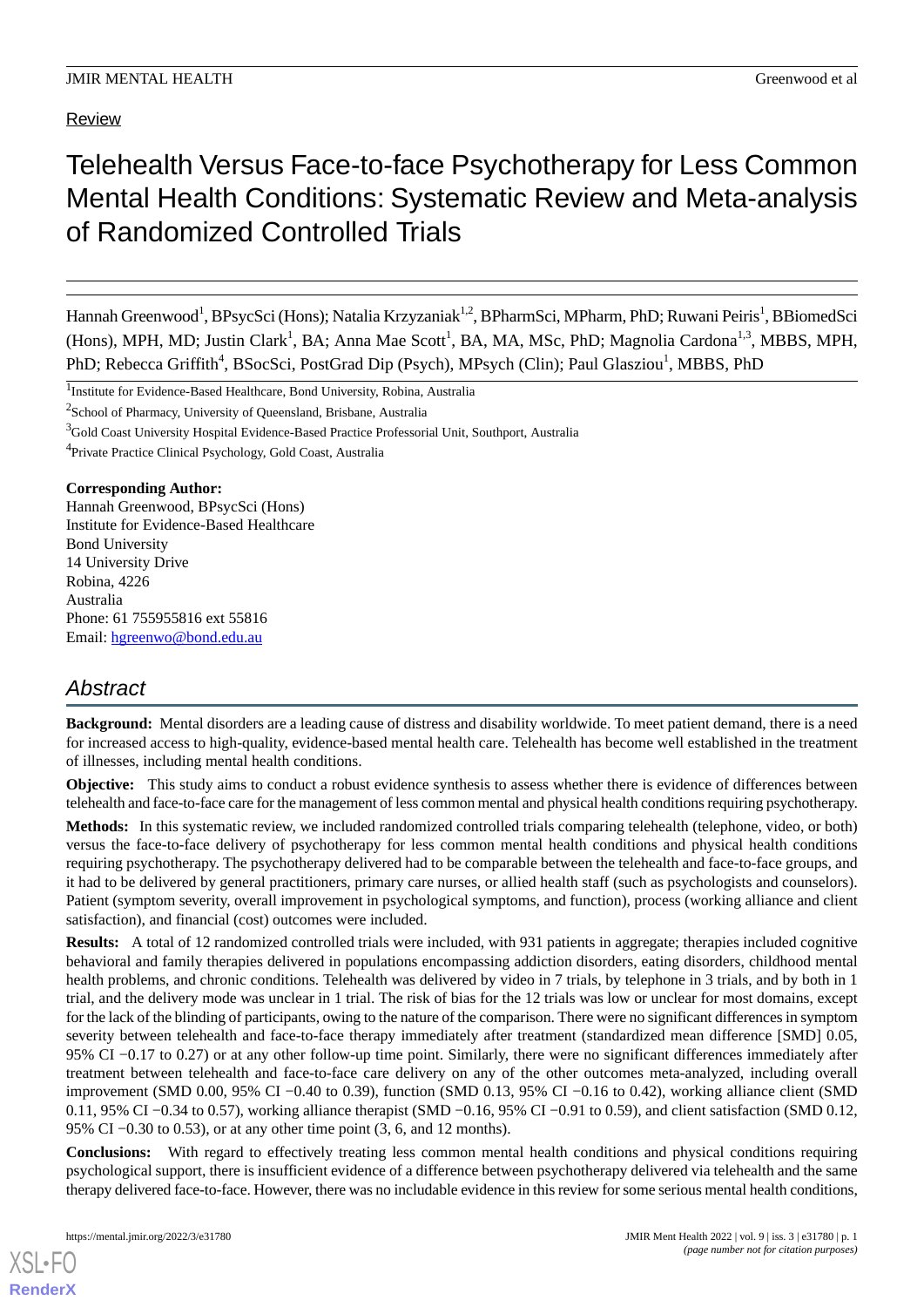such as schizophrenia and bipolar disorders, and further high-quality research is needed to determine whether telehealth is a viable, equivalent treatment option for these conditions.

*(JMIR Ment Health 2022;9(3):e31780)* doi: **[10.2196/31780](http://dx.doi.org/10.2196/31780)** 

#### **KEYWORDS**

telemedicine; psychology; mental health; psychotherapy; primary health care; behavioral sciences; systematic review

# *Introduction*

### **Background**

Worldwide, mental health disorders are a leading cause of distress and disability, with 1 in every 4 people expected to be personally impacted throughout their lifetime [\[1](#page-12-0)]. Some evidence suggests that mental health difficulties may be increasing; a previous systematic review found a small but significant increase in mental illness prevalence rates from 1978 to 2015, although the authors note that this may have been driven by demographic changes across this period [\[2](#page-12-1)]. In addition, the emergence of COVID-19 has seen mental health adversely impacted worldwide [\[3](#page-12-2),[4](#page-12-3)]. This seems to indicate that this already debilitating problem may become a further global burden in the future. Thus, it seems crucial for quality mental health support to be widely available to the public in a safe and accessible way.

Although telehealth was available and suggested to be effective for psychotherapy before the COVID-19 pandemic [\[5](#page-12-4)], its uptake was somewhat limited within the delivery of psychological services [[6\]](#page-13-0). A study in the United States found that before the COVID-19 pandemic, psychologists were hesitant to use telehealth owing to lack of training, concerns for client safety, and privacy, among other concerns [\[7\]](#page-13-1). In addition, a qualitative study of mental health professionals highlighted concerns around the quality of the patient-therapist relationship [[8\]](#page-13-2). Given the health risks posed by face-to-face meetings, especially for older people or otherwise vulnerable, there was a rapid shift to remote delivery in health care services worldwide [[9](#page-13-3)[-12](#page-13-4)].

Although the pandemic was the catalyst that thrust telehealth to the forefront of health care delivery, there are many advantages to telehealth service provision for mental health. Telehealth extends care to patients with limited access to in-person therapy, including those in rural and remote areas. A narrative review examining telehealth access in rural communities in the United States found telehealth to be a convenient and efficient way to treat patients, and participants reported acceptability and satisfaction with telehealth services [[13\]](#page-13-5). Furthermore, telehealth also offers a safe and effective option for those who may have access issues or face stigmatization [\[14](#page-13-6)]. For some conditions, such as substance use disorder, access to therapy delivered remotely may increase engagement with treatment services among groups who would not otherwise attend therapy [[15\]](#page-13-7). For patients being treated for substance abuse, video-delivered treatment was preferred to face-to-face treatment, mostly because of convenience and increased confidentiality [[16\]](#page-13-8). Taken together, the availability of telehealth facilitates increased access of care to those unable or unwilling to engage in face-to-face therapy and promotes

continued therapeutic engagement owing to its flexibility and privacy.

Telehealth may also enhance care accessibility for those requiring specialized therapies or those with less common mental health conditions that may not be treated by all clinicians. The skills needed to effectively treat those with less common or more complex mental health conditions or to adequately deliver less common therapy types may require additional training, guided supervision, professional development, or years of clinical experience. This is further compounded in rural and remote areas, where health care disparity is well documented [[17](#page-13-9)[-19](#page-13-10)]. Telehealth presents a potentially effective medium to connect patients requiring specialized forms of care with relevant, qualified therapists.

#### **Objectives**

Evidence supports the use of telehealth for application in some psychotherapies [[5](#page-12-4)[,20](#page-13-11),[21\]](#page-13-12) and the management of common mental health conditions, including reviews in this series for depression (Scott AM et al, PhD, unpublished data, February 2022), anxiety [[22\]](#page-13-13), and posttraumatic stress disorder (PTSD) [[23\]](#page-13-14). It is important to rigorously assess whether its effectiveness is generalizable beyond these groups. The aim of this systematic review is to assess whether there are any differences between telehealth-based psychotherapy and face-to-face psychotherapy across outcomes (patient, process, and cost) for less common mental health conditions (eg, substance use disorder, eating disorders, or childhood disorders) and physical conditions requiring psychological support (eg, cancer or chronic fatigue syndrome).

# *Methods*

### **Overview**

We aim to find, appraise, and synthesize studies that compared psychotherapy delivered via telehealth (video, telephone, or both) versus face-to-face for patients of any age in the primary health care setting. This systematic review is reported following the PRISMA (Preferred Reporting Items for Systematic Reviews and Meta-Analyses) 2009 statement [\[24](#page-13-15)], and the review protocol was developed prospectively.

#### **Inclusion and Exclusion Criteria**

### *Study Design*

We included randomized controlled trials (RCTs) of any design (eg, parallel, cluster, crossover, factorial, or mixed), which included >10 patients. We excluded all other study designs, such as controlled nonrandomized trials, qualitative studies, and observational studies (cohort, case-control, cross-sectional, case series, and case reports).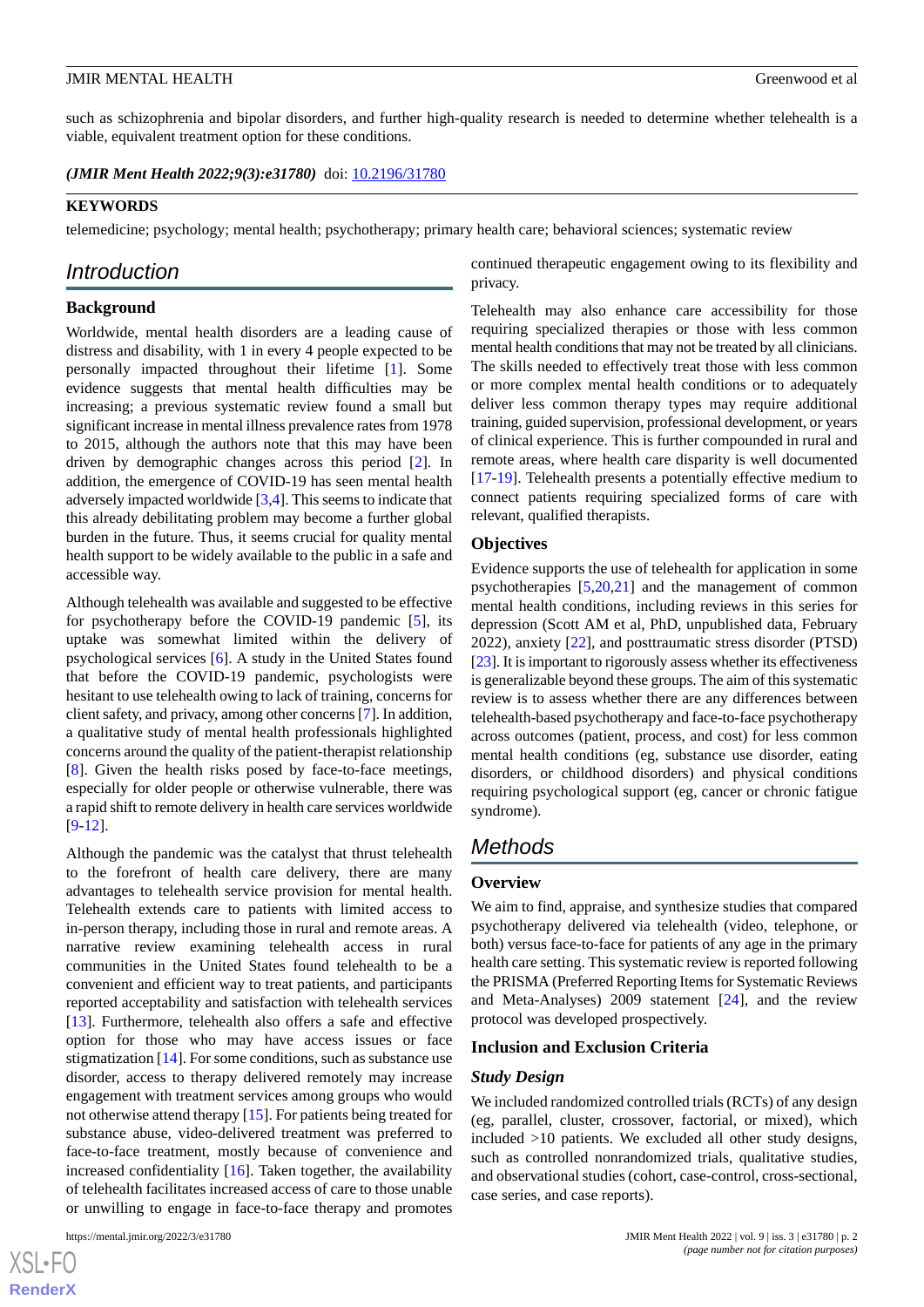### *Participants*

We included studies with people of any age or gender, who were receiving psychotherapy for less common mental health conditions, such as bulimia nervosa and substance use disorder, or any conditions where psychotherapy was used, such as cognitive behavioral therapy (CBT) for patients with cancer with high psychological needs. Although anxiety [[22\]](#page-13-13), depression (Scott AM et al, PhD, unpublished data, February 2022), and PTSD [[23\]](#page-13-14) were within the scope of this review, there was enough literature to conduct separate systematic reviews by condition, and hence, these were excluded. Studies involving hospital patients (eg, explicitly identified as taking place in hospital wards, or with patients shortly after discharge) or those consulting a secondary or tertiary specialist (ie, a psychiatrist) were excluded. Studies in hospital-discharged patient populations that explicitly identified the provision of therapy by a psychologist, therapist, psychotherapist, or counselor, however, were included.

### *Interventions*

We included studies of interventions involving standard care psychological therapies for mental health conditions or physical conditions where psychological therapy was required, including but not limited to CBT, parent-child interaction therapy, cognitive behavioral intervention for tics, and parent training. Studies examining novel treatments for mental health were excluded.

### *Comparators*

We included studies with an equivalent face-to-face comparator or other telehealth comparators (ie, video intervention with a telephone comparator). The intervention and comparator had to deliver a similar or identical level of care (ie, care similar in intensity, frequency, and duration). Studies with a comparator that included a wait-list control or clinically inequivalent active comparator were excluded.

### *Outcomes (Primary and Secondary)*

The primary patient outcome was global or symptom severity. The secondary patient outcomes included improvement in psychological symptoms and functioning. The tertiary process (working alliance and satisfaction) or financial (cost) outcomes are included but reported in [Multimedia Appendix 1](#page-12-5). Studies that met other inclusion criteria but did not report on one of the primary or secondary outcomes were included and reviewed. This is important to distinguish, as we either meta-analyzed outcomes or summarized them narratively if meta-analysis was not possible.

### **Search Strategy to Identify Studies**

#### *Database Search for Primary Studies*

The following databases were searched from inception until November 18, 2020: PubMed (MEDLINE), Embase, and CENTRAL via the Cochrane Library. The original search string ([Multimedia Appendix 2\)](#page-12-6) was designed in PubMed and translated for use in other databases using the Institute for Evidence-Based Healthcare's Polyglot Search Translator, an automation tool designed to translate search strings between databases [\[25](#page-13-16)]. This included a number of concepts and variants, such as *Telemedicine* AND *Primary healthcare* AND *face-to-face* AND *randomised*. On January 11, 2021, we conducted a backward (cited) and forward (citing) citation analysis using the web-based citation database Scopus [[26\]](#page-13-17) on included studies identified during previous searches. These were screened against the inclusion criteria.

### *Restriction on Publication Type*

No restrictions by language or publication date were imposed. We included only those publications from RCTs that were published in full. We excluded publications available as abstract only (eg, conference abstract) or with no additional results information available (eg, from a clinical trial registry record).

#### **Study Selection and Screening**

Titles and abstracts were screened independently by author pairs (AMS, RP, MC, JC, NK, HG, and PG) against the inclusion criteria. In addition, 1 author (JC) retrieved full texts, and 2 authors (HG and NK) screened the full texts for inclusion. Any disagreements were resolved by discussion or reference to the third screener. The forward backward citation analysis was conducted by 1 author (JC) and screened by 3 authors (HG, NK, and RP), and full text was obtained by HG. The study selection process for includable studies is reported in the PRISMA flow diagram ([Figure 1](#page-4-0)), and studies excluded at the full-text screening stage are in [Multimedia Appendix 3](#page-12-7) with reasons for exclusion.

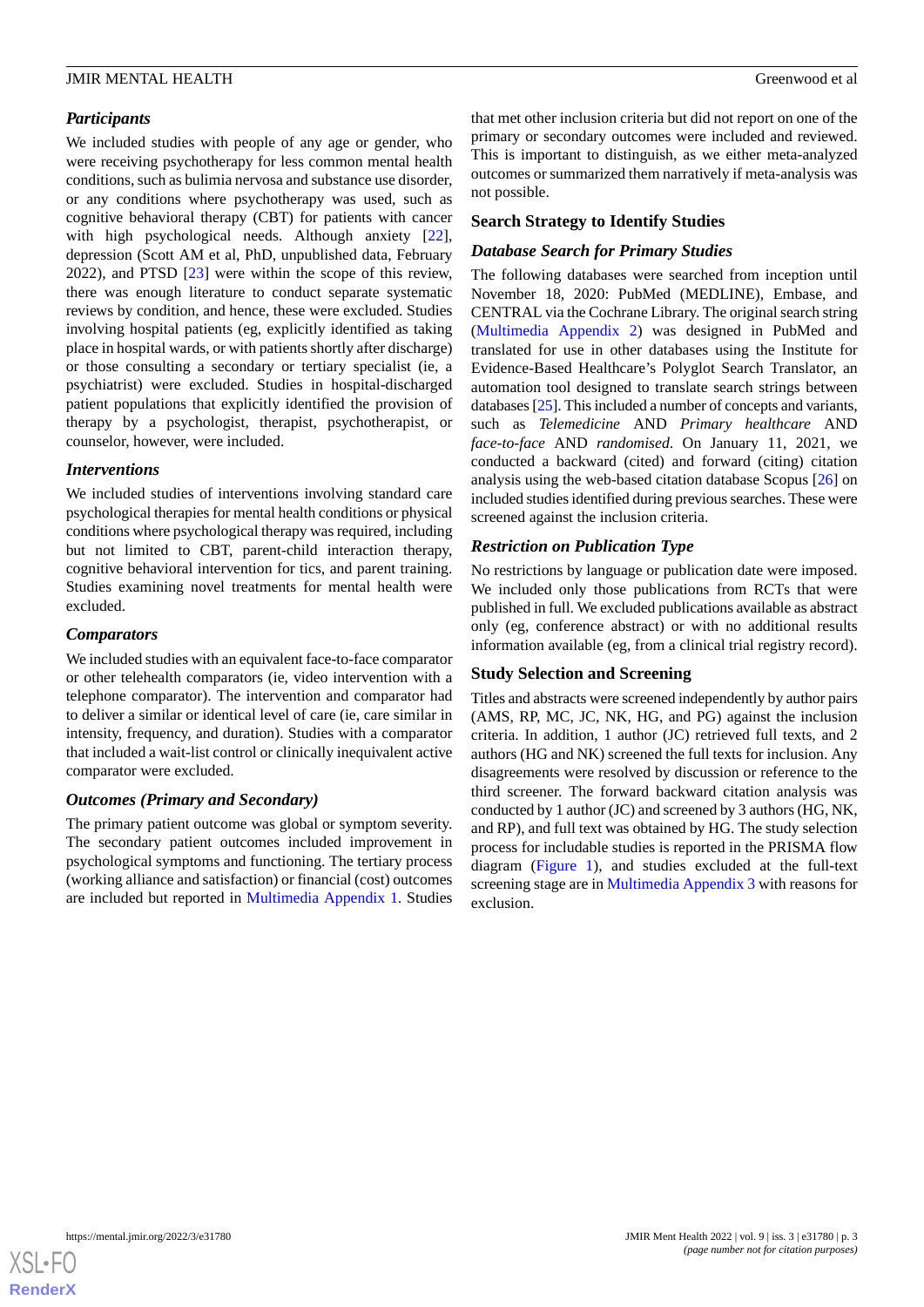<span id="page-4-0"></span>**Figure 1.** PRISMA (Preferred Reporting Items for Systematic Reviews and Meta-Analyses) flowchart.



### <span id="page-4-1"></span>**Data Extraction**

We used 2 data extraction forms for study characteristics and outcome data, which were piloted on 2 studies in the review.

Data from the included studies were extracted independently by 2 authors (NK and HG) into the data extraction forms ([Textbox 1](#page-4-1)), and discrepancies were resolved by discussion or by reference to a third author.

**Textbox 1.** List of extracted information.

#### **Extracted information**

- Methods: Study authors, country, design, and duration of follow-up—as reported
- Participants: n, condition needing psychotherapy, randomization, age (years), mean (SD)
- Interventions: telehealth—provider, therapy, and dose
- Comparators: face-to-face—provider, therapy, and dose
- Outcomes: n, mean (SD), and *P* value (or as reported by authors)—patient (global or symptom severity, improvement in psychological symptoms, and functioning), process (working alliance and satisfaction), and financial (cost)

#### **Risk of Bias in Included Studies**

A total of 2 review authors (HG and NK) independently assessed the risk of bias for the included studies using the Cochrane Collaboration Risk of Bias Tool 1, as outlined in the Cochrane

[XSL](http://www.w3.org/Style/XSL)•FO **[RenderX](http://www.renderx.com/)**

Handbook [[27\]](#page-13-18), and all disagreements were resolved by discussion.

The following domains were assessed for possible bias: (1) random sequence generation, (2) allocation concealment, (3)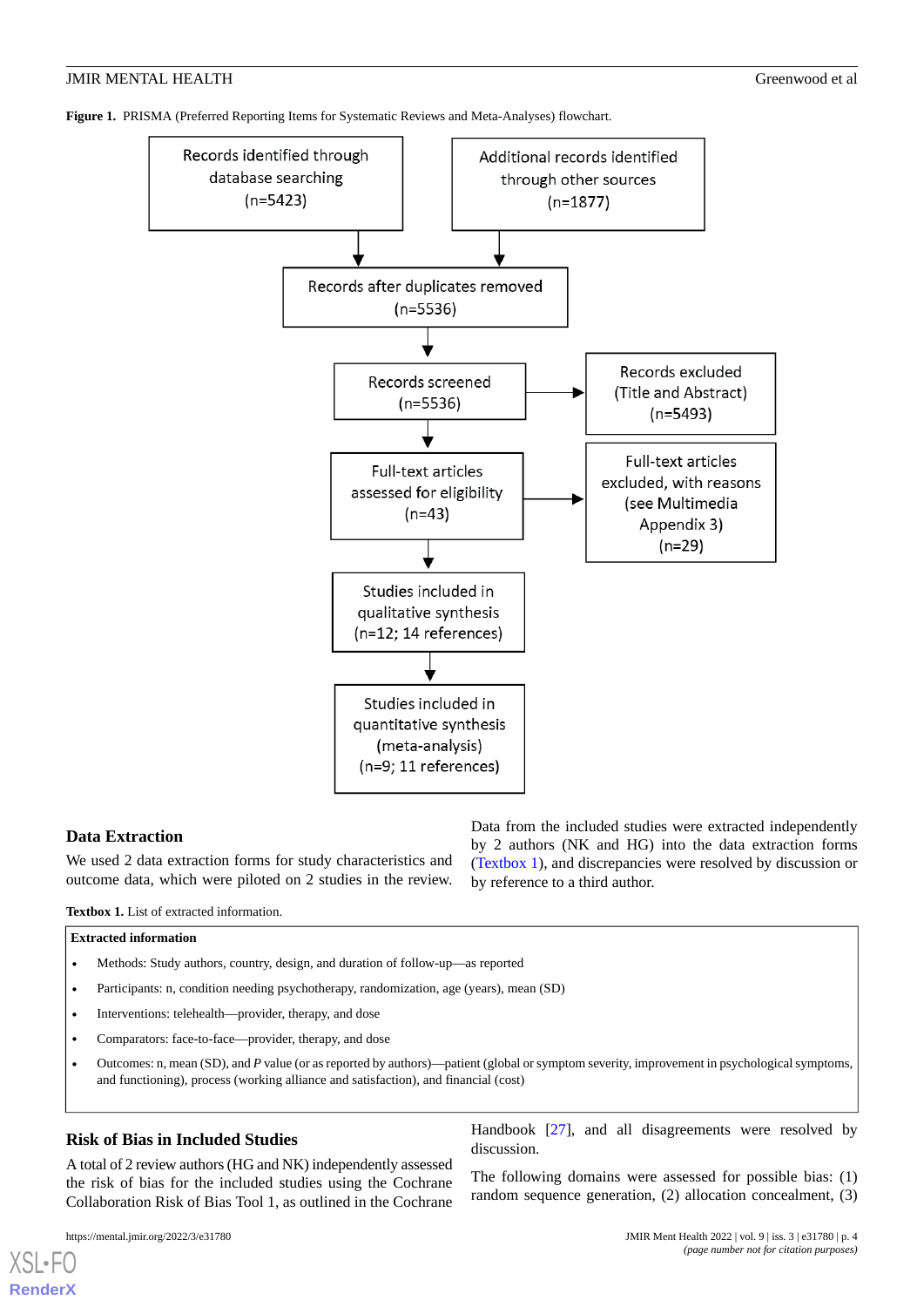the blinding of participants and personnel, (4) the blinding of the outcome assessment, (5) incomplete outcome data, (6) selective outcome reporting, and (7) other bias (focusing on potential biases due to funding or conflict of interest).

Each domain was graded as low, high, or unclear, including quote or summary from the relevant trial, which summarized why the grading was applied.

### **Data Synthesis and Analysis**

Review Manager 5.4, the Cochrane Collaboration tool for conducting meta-analyses and creating forest plots, was used to calculate the treatment effect [[28\]](#page-14-0). As all outcome measures were continuous, we used mean difference or standardized mean difference (SMD). We performed meta-analyses only when possible (when ≥2 studies or comparisons reported the same or similar outcome) and where appropriate data were available that allowed us to calculate the SMD. Where these data were not available and thus meta-analysis was not possible, we narratively report the results. We anticipated a considerable heterogeneity between studies and used a random-effects model.

The unit of analysis was the individual, which was available for every study in this review. We did not contact study authors

to provide missing data. We used the  $I^2$  statistic to examine the heterogeneity of the included studies. Subgroup analyses were conducted according to the duration of follow-up: posttreatment and 3, 6, and 12 months.

As <10 trials were included in any data synthesis, we did not create a funnel plot, and sensitivity analyses were not conducted. We planned to conduct a subgroup analysis of gender, setting, age, and sensitivity by including or excluding studies at high risk of bias; however, the low number of included studies did not allow for this.

# *Results*

### **Search Results**

The primary study search found 5423 references, and 1877 additional references were found in the forward and backward

citation search and clinical trial registries. After deduplication, 5536 records were screened in title and abstract. A total of 5493 references were excluded, and 43 full texts were assessed for inclusion. Moreover, 12 RCTs (across 14 articles) were included in this systematic review, and 9 were able to be meta-analyzed ([Figure 1](#page-4-0)). We found 2 potentially relevant but still in-progress clinical trials [\(Multimedia Appendix 4](#page-12-8) [\[29](#page-14-1),[30\]](#page-14-2)).

### **Characteristics of Included Studies**

Of the 12 included RCTs, 10 (83%) were conducted in the United States, and the other 2 (17%) studies were conducted in the United Kingdom. A total of 931 patients were included in aggregate. Studies have examined psychotherapy delivered for a variety of less common mental health conditions and other conditions requiring psychotherapy. Of the 12 studies, 2 (17%) included patients with type 1 diabetes mellitus, 2 (17%) included patients with addiction disorders, 1 (8%) (reported in 4 articles) treated patients with bulimia nervosa or eating disorder not otherwise specified, 3 (25%) studies included participants with children's disorders (including disruptive behavior disorder, tic disorders, and attention-deficit hyperactivity disorder), 2 (17%) included patients with chronic illness (chronic fatigue syndrome and chronic multisymptom illness), 1 (8%) study included patients with a range of mental health conditions, and 1 (8%) included patients with cancer who had high psychological needs. The types of therapies varied by target condition: of the 12 studies, 5 (42%) used CBT, 4 (33%) used a family therapy (parent-child interaction therapy, parent training, and behavioral family systems therapy for diabetes), 2 (17%) used addiction therapies (opioid treatment program and acute therapy service), and 1 (8%) used a cognitive behavioral intervention for tics. Finally, of the 12 studies, 3 (25%) used the telephone to deliver telehealth, 7 (58%) used video, and 1 (8%) had included video and telephone groups, and in 1 (8%) study, it was unclear whether video or telephone was used. All studies compared the telehealth intervention to face-to-face intervention [\(Table 1\)](#page-6-0).

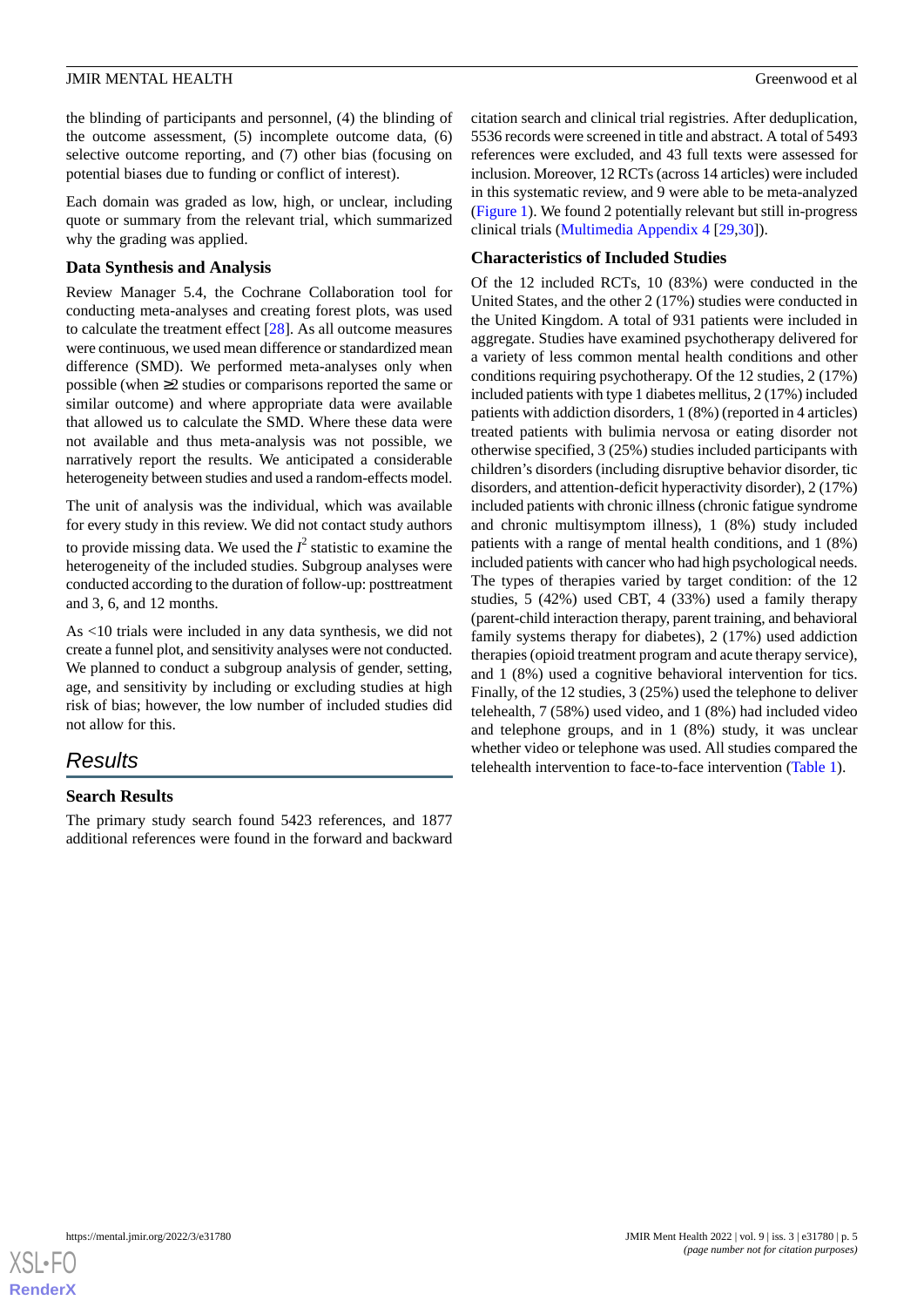<span id="page-6-0"></span>**Table 1.** Characteristics of included studies.

| Refer-<br>ence                                                                 | Country                 | RCT <sup>a</sup><br>design  | Follow-<br>up<br>(months) | Study partici-<br>pants, total N (n<br>$TH^b$ , n $F2F^c$ )                       | Participants                                                                                                                                                                     | Age (years),<br>mean $(SD)$            | Intervention                                                     | Telehealth:<br>modality<br>dose                                                                          | Comparator:<br>modality<br>dose                                                                       |
|--------------------------------------------------------------------------------|-------------------------|-----------------------------|---------------------------|-----------------------------------------------------------------------------------|----------------------------------------------------------------------------------------------------------------------------------------------------------------------------------|----------------------------------------|------------------------------------------------------------------|----------------------------------------------------------------------------------------------------------|-------------------------------------------------------------------------------------------------------|
| <b>Burgess</b><br>et al<br>$[31]$                                              | United<br>Kingdom       | Parallel,<br>2 arm          | 12                        | 80 (45, 35)                                                                       | Adults (aged 18-65<br>years) with chronic fa-<br>tigue syndrome (comor-<br>bidities excluded)                                                                                    | 37.4 (10.1).                           | CBT <sup>d</sup>                                                 | Telephone,<br>3-hour $1 \times$<br>F <sub>2F</sub> ; 30 min-<br>utes, 13 ses-<br>sions, fort-<br>nightly | F <sub>2F</sub> , 3-hour<br>1 x F2F; 50-<br>60 minutes,<br>13 sessions                                |
| Comer<br>et al<br>$[32]$                                                       | United<br><b>States</b> | Parallel,<br>2 arm          | 6                         | 40(20, 20)                                                                        | Children (aged 3-5 years)<br>with principal diagnosis<br>disruptive behavior disor-<br>der (serious comorbidi-<br>ties excluded) and their<br>parents or caregivers              | 4.0(0.9)                               | Parent-child<br>interaction<br>therapy                           | Video, until<br>mastery was<br>achieved,<br>mean ses-<br>sions $21.7$                                    | F <sub>2F</sub> until<br>mastery was<br>achieved,<br>mean ses-<br>sions 20.8                          |
| Day and<br>Schnei-<br>der [33]                                                 | United<br><b>States</b> | Parallel, None<br>3 arm     |                           | 91 (completers<br>only report-<br>ed-26 video,<br>27 telephone,<br>and $27 F2F$ ) | Adults (aged 19-75<br>years) presenting with<br>any mental health issue<br>to a community counsel-<br>ing center                                                                 | 39.3 (15.9)                            | <b>CBT</b>                                                       | Video and 2-<br>way audio<br>(telephone<br>analogous),<br>5 sessions                                     | $F2F$ , 5 ses-<br>sions                                                                               |
| Duke et<br>al [34]                                                             | United<br><b>States</b> | Parallel,<br>2 arm          | 3                         | 90 (46, 44)                                                                       | Adolescents (aged 12-19<br>years) with type 1 dia-<br>betes (uncontrolled co-<br>morbidities excluded)<br>and their caregivers                                                   | 15.0(1.75)                             | <b>Behavioral</b><br>family sys-<br>tems therapy<br>for diabetes | Video, 60-90<br>minutes, up<br>to $10\times$ ses-<br>sions, 12<br>weeks                                  | F <sub>2F</sub> , 60-90<br>minutes, up<br>to $10\times$ ses-<br>sions, 12<br>weeks                    |
| Free-<br>man et<br>al $[35]$                                                   | United<br><b>States</b> | Parallel,<br>2 arm          | None                      | 92 (47, 45)                                                                       | Adolescents (aged 12-19<br>years) with poorly con-<br>trolled type 1 diabetes<br>(no comorbidity exclu-<br>sion) and 1 parent or le-<br>gal guardian                             | TH 14.9<br>$(1.9)$ ; F2F<br>15.2(1.8)  | Behavioral<br>family sys-<br>tems therapy<br>for diabetes        | Video, 60-90<br>minutes, up<br>to $10\times$ ses-<br>sions, 12<br>weeks                                  | F <sub>2F</sub> , 60-90<br>minutes, up<br>to $10\times$ ses-<br>sions, 12<br>weeks                    |
| Himle<br>et al<br>$\left[36\right]$                                            | United<br><b>States</b> | Parallel,<br>2 arm          | $\overline{4}$            | 20(10, 10)                                                                        | Children (aged 8-17<br>years) who met DSM <sup>e</sup><br>criteria for Tourette or<br>chronic tic disorder with<br>or without comorbidities                                      | TH 11.3<br>$(2.3)$ ; F2F 12<br>(3.3)   | Cognitive<br>behavioral<br>intervention<br>for tics              | Video, $6\times$<br>weekly ses-<br>$sions+2\times bi-$<br>weekly ses-<br>sions, 10<br>weeks              | F <sub>2F</sub> , $6\times$<br>weekly ses-<br>$sion+2\times bi-$<br>weekly ses-<br>sions, 10<br>weeks |
| King et<br>al $[37]$                                                           | United<br><b>States</b> | Parallel,<br>$2\;{\rm arm}$ | 3                         | 85 (50, 35)                                                                       | Adult outpatients receiv-<br>ing opioid dependence<br>treatment (no comorbidi- $41.1(10.5)$ )<br>ty exclusion)                                                                   | TH 40.5<br>$(11.2)$ ; F2F              | Opioid treat-<br>ment pro-<br>gram                               | Video, 30-40 F2F, 30-40<br>weekly ses-<br>sions, 12<br>weeks                                             | minutes, $12 \times$ minutes, $12 \times$<br>weekly ses-<br>sion, 12<br>weeks                         |
| King et<br>al $[16]$                                                           | United<br><b>States</b> | Parallel, None<br>2 arm     |                           | 37(20, 17)                                                                        | Adult outpatients with a<br>partial response to<br>methadone maintenance<br>treatment (no comorbidi-<br>ty exclusion)                                                            | TH 42.7;<br>F <sub>2F</sub> 41.4       | Acute thera-<br>py service                                       | Video, 1<br>hour, $2 \times$ ses-<br>sions, 6<br>weeks                                                   | F <sub>2F</sub> , 1 hour,<br>$2\times$ sessions,<br>6 weeks                                           |
| McAn-<br>drew et<br>al [38]                                                    | United<br><b>States</b> | Parallel, 12<br>3 arm       |                           | 128 (42, 43; 43)<br>$UC^f$                                                        | Adult veterans with<br>chronic multisymptom<br>illness (serious psychi-<br>atric and medical comor-<br>bidities excluded)                                                        | TH 57.6<br>$(6.6)$ ; F2F<br>55.4 (8.2) | <b>CBT</b>                                                       | Telephone,<br>up to $10$ ses-<br>sions                                                                   | $F2F$ , up to<br>10 sessions                                                                          |
| Crow et<br>al [39],<br>Ertelt et<br>al $[40]$ ,<br>Mitchell<br>et al<br>$[41]$ | United<br><b>States</b> | Parallel, 12<br>2 arm       |                           | 128(62, 66)                                                                       | Adults (aged $>18$ years)<br>with bulimia nervosa (in-<br>cluding comorbidities but 29.6 (10.9)<br>excluding suicidal<br>ideation, psychosis,<br>schizophrenia and bipo-<br>lar) | TH 28.4<br>$(10.4)$ ; F2F              | <b>CBT</b>                                                       | Unclear, 20<br>sessions, 16<br>weeks                                                                     | F2F, 20 ses-<br>sions, 16<br>weeks                                                                    |

**[RenderX](http://www.renderx.com/)**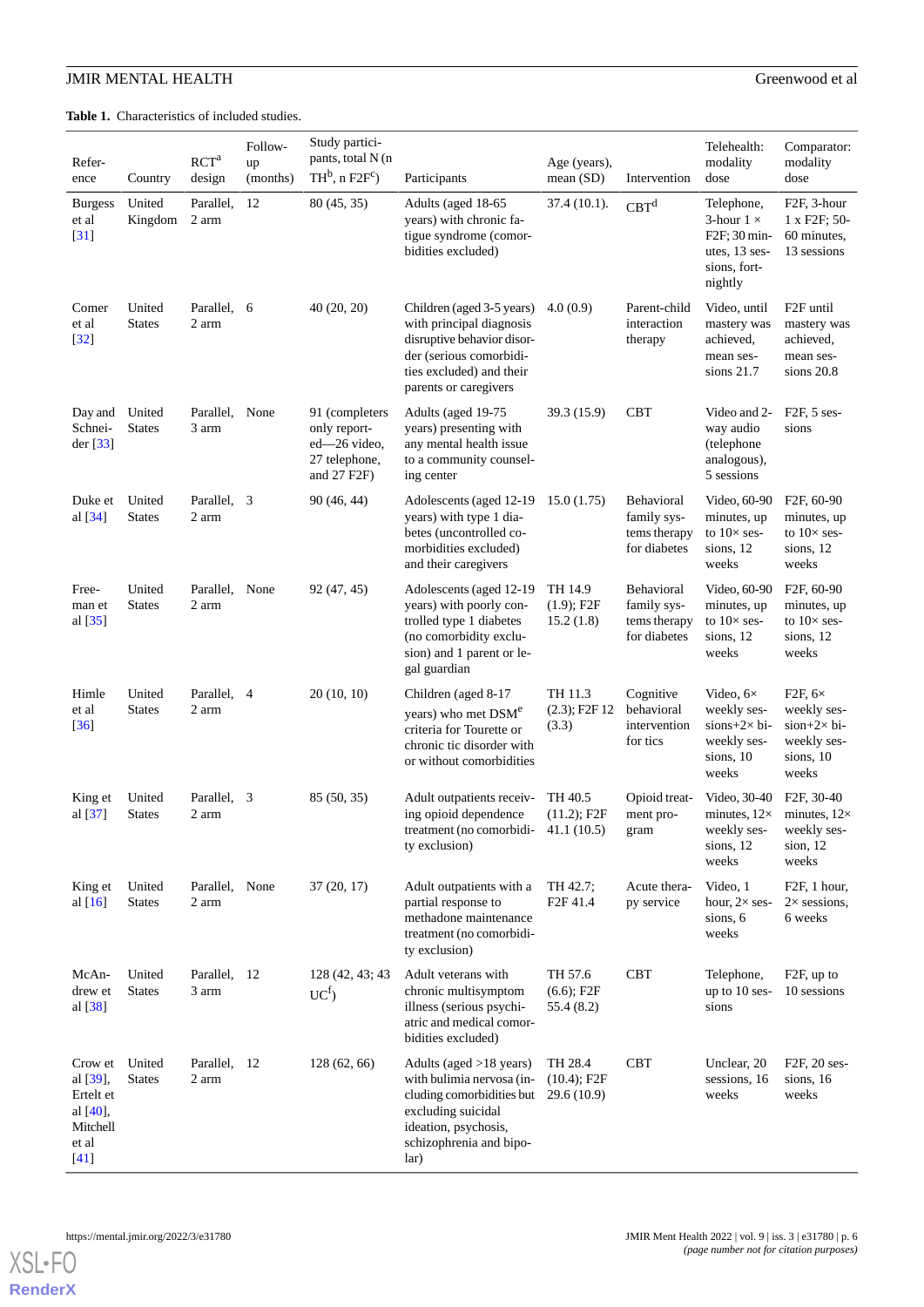| Refer-<br>ence          | Country                 | RCT <sup>a</sup><br>design | Follow-<br>up<br>(months) | Study partici-<br>pants, total N (n)<br>$TH^b$ , n $F2F^c$ ) | Participants                                                                                                                                                                | Age (years),<br>mean $(SD)$             | Intervention         | Telehealth:<br>modality<br>dose                   | Comparator:<br>modality<br>dose                           |
|-------------------------|-------------------------|----------------------------|---------------------------|--------------------------------------------------------------|-----------------------------------------------------------------------------------------------------------------------------------------------------------------------------|-----------------------------------------|----------------------|---------------------------------------------------|-----------------------------------------------------------|
| Watson<br>et al<br>[42] | United<br>Kingdom       | Parallel,<br>2 arm         | None                      | 118 (60, 58)                                                 | Adults (aged 18-79)<br>years) with a cancer diag-<br>nosis and comorbid high<br>psychological needs                                                                         | TH 48.5<br>$(13.3)$ ; F2F<br>52.4(13.1) | <b>CBT</b>           | Telephone, 8<br>sessions, 12<br>weeks             | $F2F$ , 8 ses-<br>sions, 12<br>weeks                      |
| Xie et al<br>$[43]$     | United<br><b>States</b> | Parallel.<br>2 arm         | None                      | 22(9, 13)                                                    | Children (aged 6-14)<br>with primary diagnosis<br>$ADHDg$ (excluding unsta-<br>ble medical conditions<br>and other serious psychi-<br>atric disorders) and their<br>parents | 10.4 ( $NR^h$ )                         | Parent train-<br>ing | Video, $10$<br>weekly ses-<br>sion, $10$<br>weeks | F <sub>2</sub> F, 10<br>weekly ses-<br>sions, 10<br>weeks |

<sup>a</sup>RCT: randomized controlled trial.

b<sub>TH: telehealth.</sub>

<sup>c</sup>F2F: face-to-face.

<sup>d</sup>CBT: cognitive behavioral therapy.

<sup>e</sup>DSM: Diagnostic and Statistical Manual of Mental Disorders.

f<sub>UC</sub>: usual care.

<sup>g</sup>ADHD: attention-deficit/hyperactivity disorder.

h<sub>NR</sub>: not reported.

### **Risk of Bias**

<span id="page-7-0"></span>Overall, of the 12 studies, 10 (83%) adequately reported on random sequence generation and selective reporting. Declarations of conflicts of interest and funding (reported under other bias) were adequately reported for only 25% (3/12) of the studies, with the remaining 75% (9/12) not reporting this clearly. Allocation concealment was not clearly reported in most studies,

with only 8% (1/12) of the studies reporting this satisfactorily. The blinding of the outcome assessment and incomplete outcome data were at high risk of bias for 25% (3/12) of the studies, with the remaining 75% (9/12) of the studies rated at either unclear or low risk of bias. Notably, the blinding of participants and personnel was a high bias risk for all 12/12 (100%) studies, as the telehealth versus face-to-face nature of the interventions was incompatible with blinding [\(Figure 2\)](#page-7-0).

**Figure 2.** Risk of bias graph: review authors' judgments about each risk of bias item presented as percentages across all included studies.



#### **Primary Outcome: Global or Symptom Severity**

A total of 6 scales across 7 studies were used to report outcomes related to symptom severity (see [Multimedia Appendix 5](#page-12-9) for a summary of scales used).

In addition, 7 studies reported sufficient data for this outcome and were able to be pooled and meta-analyzed [\(Figure 3\)](#page-8-0). Data were available for four time point subgroups—immediately after treatment and 3- to 4-, 6-, and 12-month follow-ups.

There were no significant differences in severity outcomes between telehealth and face-to-face therapy immediately after treatment (335 participants; mean difference 0.05, 95% CI −0.17 to 0.27; *P=*.65) or at any of the follow-up time points, including 3 to 4 months (65 participants; SMD −0.08, 95% CI −0.57 to 0.41; *P=*.75), 6 months (71 participants; SMD 0.19, 95% CI −0.45 to 0.82; *P=*.57), and 12 months (106 participants; SMD 0.15, 95% CI −0.23 to 0.53; *P=*.44).

There was moderately high heterogeneity reported for the 6-month follow-up subgroup  $(l^2=43\%)$ .

```
XSL•FO
```
**[RenderX](http://www.renderx.com/)**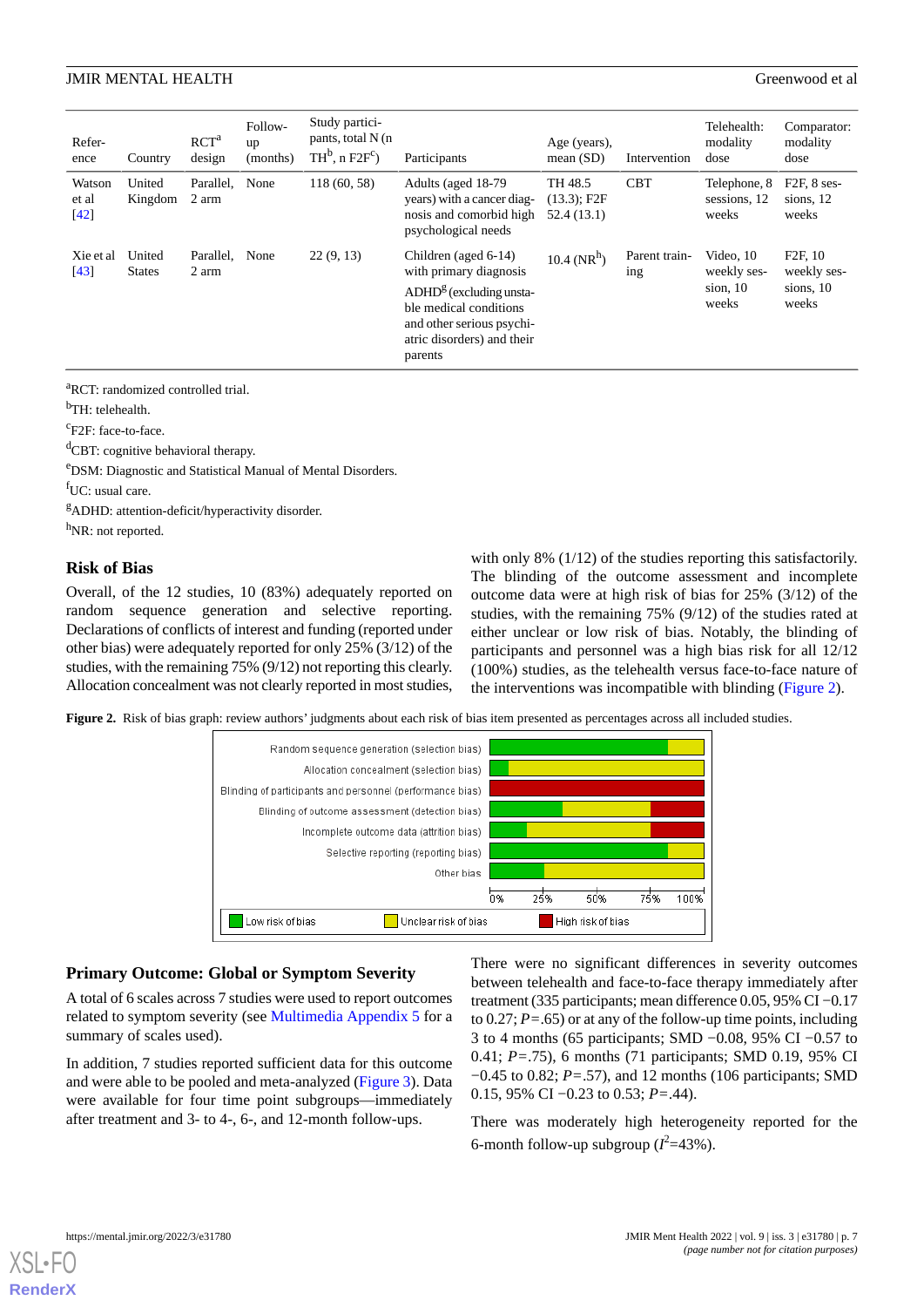| Figure 3. Telehealth versus face-to-face for mental conditions: assessment of symptom severity. Std: standard. [31-33, 36, 38, 42, 43]. |  |  |  |
|-----------------------------------------------------------------------------------------------------------------------------------------|--|--|--|
|-----------------------------------------------------------------------------------------------------------------------------------------|--|--|--|

<span id="page-8-0"></span>

|                                                                                                                                                 |             | <b>Telehealth</b> |     |               | Face-to-face   |                |                 | <b>Std. Mean Difference</b> | <b>Std. Mean Difference</b> | <b>Risk of Bias</b> |
|-------------------------------------------------------------------------------------------------------------------------------------------------|-------------|-------------------|-----|---------------|----------------|----------------|-----------------|-----------------------------|-----------------------------|---------------------|
| <b>Study or Subgroup</b>                                                                                                                        | Mean        |                   |     | SD Total Mean |                |                | SD Total Weight | IV, Random, 95% CI          | IV, Random, 95% CI          | <b>ABCDEFG</b>      |
| 2.1.1 Immediately after treatment                                                                                                               |             |                   |     |               |                |                |                 |                             |                             |                     |
| Burgess et al 2012 [31]                                                                                                                         | 7.55        | 4.19              | 29  | 7.41          | 3.73           | 29             | 17.6%           | $0.03$ [-0.48, 0.55]        |                             | 8280832             |
| Comer et al 2017 [32]                                                                                                                           | 2.8         | 1.2               | 18  | 3.3           | $\overline{1}$ | 17             | 10.3%           | $-0.44$ [-1.11, 0.23]       |                             | 8282                |
| Day et al 2002 [33]                                                                                                                             | 32.84 21.44 |                   |     | 26 35.73      | 30.56          | 27             | 16.0%           | $-0.11$ $[-0.65, 0.43]$     |                             | DOG ?               |
| Himle et al 2012 [36]                                                                                                                           | 15.6        | 9.8               | 10  | 17.6          | 6.5            | 8              | 5.3%            | $-0.22$ $[-1.16, 0.71]$     |                             | 203982              |
| McAndrew et al 2018 [38]                                                                                                                        | 11.8        | 5.8               | 35  | 10.1          | 5.5            | 36             | 21.3%           | $0.30$ [-0.17, 0.77]        |                             | 883282              |
| Watson et al 2017 [42]                                                                                                                          | 13.3        | 7.2               |     | 43 12.86      | 8.56           | 35             | 23.4%           | $0.06$ [-0.39, 0.50]        |                             | 202266              |
| Xie et al 2013 [43]                                                                                                                             | 3.6         | 0.5               | 9   | 3.1           | 0.8            | 13             | 6.0%            | 0.69 [-0.19, 1.57]          |                             | - 20<br>DDOO        |
| Subtotal (95% CI)                                                                                                                               |             |                   | 170 |               |                |                | 165 100.0%      | $0.05$ [-0.17, 0.27]        |                             |                     |
| Heterogeneity: Tau <sup>2</sup> = 0.00; Chi <sup>2</sup> = 5.83, df = 6 (P = 0.44); $I^2$ = 0%                                                  |             |                   |     |               |                |                |                 |                             |                             |                     |
| Test for overall effect: $Z = 0.45$ (P = 0.65)                                                                                                  |             |                   |     |               |                |                |                 |                             |                             |                     |
| 2.1.2 At 3-4 months after treatment                                                                                                             |             |                   |     |               |                |                |                 |                             |                             |                     |
| Burgess et al 2012 [31]                                                                                                                         | 7.08        | 3.56              | 24  | 7.08          | 3.97           | 25             | 76.0%           | $0.00$ $F0.56$ , $0.561$    |                             | 82020G2             |
| Himle et al 2012 [36]                                                                                                                           | 16.8        | 11.5              | 9   | 20.1          | 5.9            | $\overline{7}$ | 24.0%           | $-0.33$ $[-1.32, 0.67]$     |                             | 8008880             |
| Subtotal (95% CI)                                                                                                                               |             |                   | 33  |               |                |                | 32 100.0%       | $-0.08$ [ $-0.57, 0.41$ ]   |                             |                     |
| Heterogeneity: Tau <sup>2</sup> = 0.00; Chi <sup>2</sup> = 0.32, df = 1 (P = 0.57); $P = 0\%$<br>Test for overall effect: $Z = 0.32$ (P = 0.75) |             |                   |     |               |                |                |                 |                             |                             |                     |
| 2.1.3 At 6 months after treatment                                                                                                               |             |                   |     |               |                |                |                 |                             |                             |                     |
| Burgess et al 2012 [31]                                                                                                                         | 7.75        | 3.77              | 20  | 5.75          | 4.49           | 24             | 56.6%           | $0.47$ [-0.13, 1.07]        |                             | 8020Q2              |
| Comer et al 2017 [32]                                                                                                                           | 2.8         | 1.1               | 15  | 3             | $\mathbf{1}$   | 12             | 43.4%           | $-0.18[-0.94, 0.58]$        |                             | 0000000             |
| Subtotal (95% CI)                                                                                                                               |             |                   | 35  |               |                |                | 36 100.0%       | $0.19$ [-0.45, 0.82]        |                             |                     |
| Heterogeneity: Tau <sup>2</sup> = 0.09; Chi <sup>2</sup> = 1.74, df = 1 (P = 0.19); $P = 43\%$                                                  |             |                   |     |               |                |                |                 |                             |                             |                     |
| Test for overall effect: $Z = 0.58$ (P = 0.57)                                                                                                  |             |                   |     |               |                |                |                 |                             |                             |                     |
| 2.1.4 12 months after treatment                                                                                                                 |             |                   |     |               |                |                |                 |                             |                             |                     |
| Burgess et al 2012 [31]                                                                                                                         | 7.89        | 3.75              | 19  | 6.83          | 4.57           | 23             | 39.2%           | $0.25$ [-0.36, 0.86]        |                             | 8002082             |
| McAndrew et al 2018 [38]                                                                                                                        | 11.4        | 5                 | 32  | 10.9          | 5.8            | 32             | 60.8%           | $0.09$ [-0.40, 0.58]        |                             | 8288282             |
| Subtotal (95% CI)                                                                                                                               |             |                   | 51  |               |                |                | 55 100.0%       | $0.15$ [-0.23, 0.53]        |                             |                     |
| Heterogeneity: Tau <sup>2</sup> = 0.00; Chi <sup>2</sup> = 0.15, df = 1 (P = 0.70); $P = 0%$                                                    |             |                   |     |               |                |                |                 |                             |                             |                     |
| Test for overall effect: $Z = 0.78$ (P = 0.44)                                                                                                  |             |                   |     |               |                |                |                 |                             |                             |                     |
|                                                                                                                                                 |             |                   |     |               |                |                |                 |                             |                             |                     |
|                                                                                                                                                 |             |                   |     |               |                |                |                 |                             | 0.5<br>-0.5                 |                     |

Test for subgroup differences: Chi<sup>2</sup> = 0.69, df = 3 (P = 0.87),  $I^2$  = 0%

#### **Secondary Outcomes**

#### *Improvement*

<span id="page-8-1"></span>A total of 3 different scales were used to describe patients' overall improvement across the studies (see [Multimedia](#page-12-9) [Appendix 5](#page-12-9) for a summary of scales used).

In addition, 2 studies were able to be meta-analyzed; the remaining 3 studies are reported narratively. These 2 meta-analyzed studies involved a total of 100 participants ([Figure 4\)](#page-8-1). Data were available at one time point; that is, immediately after treatment. There was no evidence of difference between the 2 groups in this comparison, with an SMD of −0 (95% CI −0.4 to 0.39; *P=*.99).

**Figure 4.** Telehealth versus face-to-face for mental conditions: assessment of improvement of psychological symptoms. Std: standard. [[42](#page-14-14), [43](#page-14-15)].



Burgess et al [[31\]](#page-14-3) reported global improvement on a self-rated 6-item scale, ranging from very much better to very much worse. Among 29 telehealth participants immediately after treatment, 14 (48%) rated their improvement as very much or much better, whereas 15 (52%) rated their improvement as a little better to very much worse. For 28 face-to-face participants immediately after treatment, 15 (54%) rated themselves as improved, whereas 13 (46%) rated themselves as only a little better or worse. Although this is variable at the 6- and 12-month follow-up time points, there were no differences between groups at any time point (at 6 months, 8/20, 40% telehealth participants and 15/25, 60% face-to-face participants rated themselves as very much or much better, and at 12 months, 11/20, 55% telehealth and

[XSL](http://www.w3.org/Style/XSL)•FO **[RenderX](http://www.renderx.com/)**

13/23, 57% face-to-face participants rated themselves as very much or much better).

Comer et al [\[32](#page-14-4)] and Himle et al [[36\]](#page-14-8) both reported using the Clinical Global Impression-Improvement scale, reporting the percentage of participants who received a score of 1 or 2 (very much improved or much improved). Among participants in the study by Comer et al [\[32](#page-14-4)], of the 14 participants in the telehealth group, 12 (86%) had improvement, whereas of the 14 participants in the face-to-face group, 11 (79%) improved. Furthermore, at 6 months after treatment, 83% (10/12) of the telehealth participants and 73% (8/11) of the face-to-face participants still reported very much or much improvement. It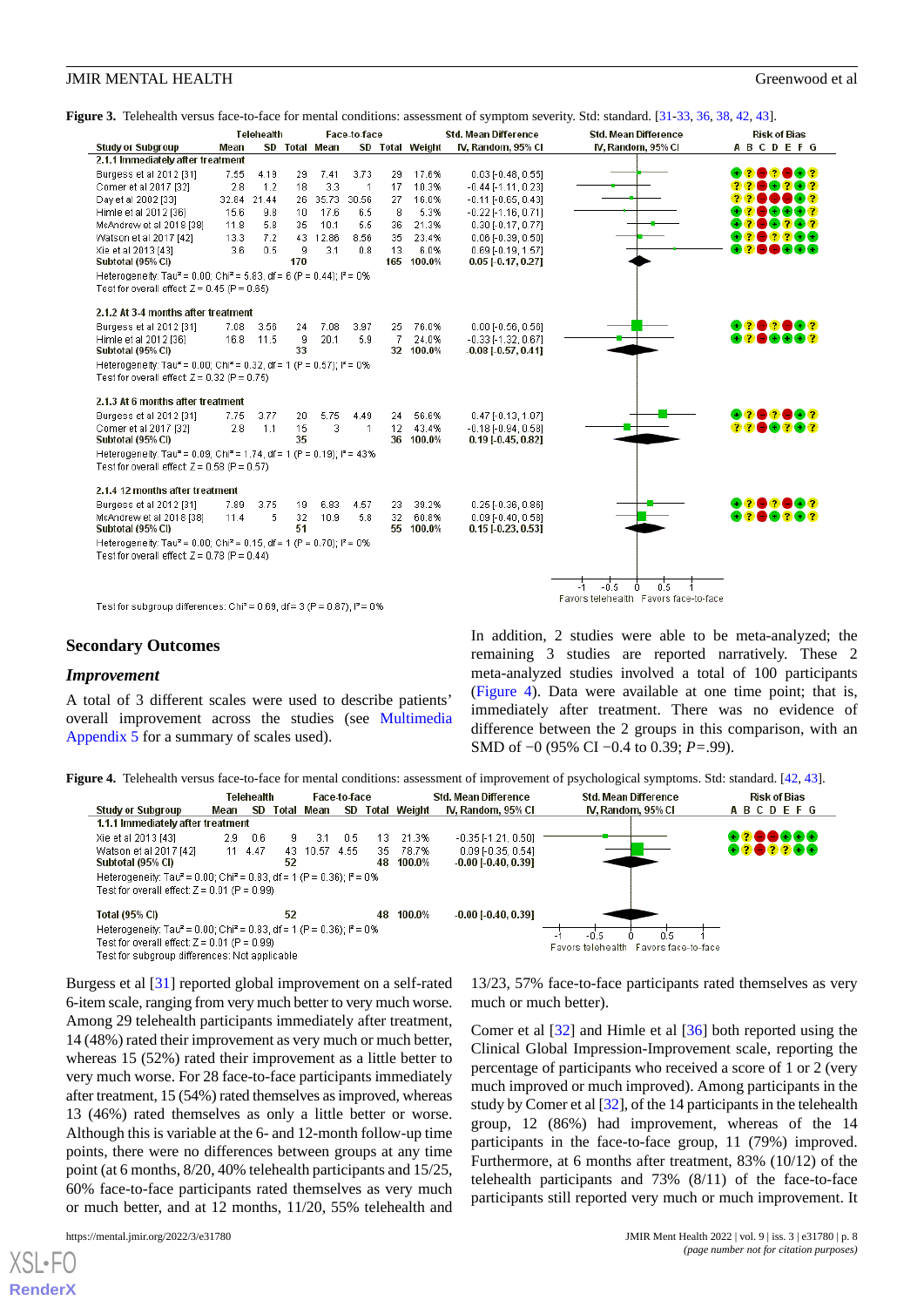is unclear whether the differences between groups were significant, and the outcomes were reported only for treatment completers, not all participants. The findings from Himle et al [[36\]](#page-14-8) are similar at immediately after treatment: 80% (8/10) of the telehealth participants were very much or much improved, whereas 75% (6/8) of the face-to-face participants were improved. However, at follow-up, 56% (5/9) of the telehealth participants and 44% (3/7) of the face-to-face participants were very much or much improved.

#### *Function*

The outcome was assessed using 4 different scales (see [Multimedia Appendix 5](#page-12-9) for a summary of scales used).

<span id="page-9-0"></span>In addition, 6 studies reported sufficient data for this outcome; 5 were able to be meta-analyzed [\(Figure 5](#page-9-0)). There were no significant differences in functioning outcomes between telehealth and face-to-face therapy immediately after treatment (237 participants; mean difference 0.13 (95% CI −0.16 to 0.42; *P=*.38) or at any of the follow-up time points, including 3 months (51 participants; SMD 0.19, 95% CI −0.36 to 0.74; *P*=.49), 6 months (73 participants; SMD −0.17, 95% CI −0.63 to 0.3; *P=*.48), and 12 months (105 participants; SMD 0.08, 95% CI −0.3 to 0.47; *P=*.67).

Mitchell et al [\[41](#page-14-13)] also reported a function measure using the 36-Item Short-Form Health Survey, reporting on both the mental and physical subscales. At immediately after treatment, there was no difference on the physical subscale between telehealth (41 participants; 54.1, SD 7.9) and face-to-face groups (39 participants; 56.2, SD 5.7). For the mental health subscale, there was no difference between groups for telehealth (41 participants; 42.9, SD 12.6) and face-to-face treatment (39 participants; 45.5, SD 11.9). These results were similar for 3 and 6 months after treatment.

**Figure 5.** Telehealth versus face-to-face for mental conditions: assessment of functioning. Std: standard. [\[31-](#page-14-3)[33](#page-14-5), [38,](#page-14-10) [43\]](#page-14-15).

|                                                                                                          |      | Telehealth  |          |                | Face-to-face |          |                 | <b>Std. Mean Difference</b>  | <b>Std. Mean Difference</b>           | <b>Risk of Bias</b> |
|----------------------------------------------------------------------------------------------------------|------|-------------|----------|----------------|--------------|----------|-----------------|------------------------------|---------------------------------------|---------------------|
| <b>Study or Subgroup</b>                                                                                 | Mean |             |          | SD Total Mean  |              |          | SD Total Weight | IV, Random, 95% CI           | IV, Random, 95% CI                    | <b>ABCDEFG</b>      |
| 3.1.1 Immediately after treatment                                                                        |      |             |          |                |              |          |                 |                              |                                       |                     |
| Burgess et al 2012 [31]                                                                                  |      | 66.47 17.14 | 28       | 58.53          | 20.59        | 28       | 23.3%           | $0.41$ [-0.12, 0.94]         |                                       | - 121<br>- 132      |
| Comer et al 2017 [32]                                                                                    | 66.3 | 13.9        | 18       | 60.6           | 10           | 17       | 15.8%           | $0.46$ [-0.21, 1.13]         |                                       | 282                 |
| Day et al 2002 [33]                                                                                      |      | 77.85 10.03 | 26       | 77.6           | 10.6         | 27       | 22.7%           | $0.02$ [ $-0.51$ , $0.56$ ]  |                                       | D 68 7              |
| McAndrew et al 2018 [38]                                                                                 | 33.2 | 11.5        | 35       | 32.5           | 10.8         | 36       | 28.2%           | $0.06$ [-0.40, 0.53]         |                                       | - 7                 |
| Xie et al 2013 [43]                                                                                      | 51.5 | 4.5         | 9        | 54.7           | 5.4          | 13       | 10.0%           | $-0.61$ F1.48, 0.261         |                                       | naco                |
| Subtotal (95% CI)                                                                                        |      |             | 116      |                |              | 121      | 100.0%          | $0.13$ [-0.16, 0.42]         |                                       |                     |
| Heterogeneity: Tau <sup>2</sup> = 0.02; Chi <sup>2</sup> = 4.99, df = 4 (P = 0.29); i <sup>2</sup> = 20% |      |             |          |                |              |          |                 |                              |                                       |                     |
| Test for overall effect: $Z = 0.88$ (P = 0.38)                                                           |      |             |          |                |              |          |                 |                              |                                       |                     |
| 3.1.2 At 3 months after treatment                                                                        |      |             |          |                |              |          |                 |                              |                                       |                     |
| Burgess et al 2012 [31]                                                                                  |      | 62.89 20.33 |          | 25 58.97 19.38 |              |          | 26 100.0%       | $0.19$ [-0.36, 0.74]         |                                       | 80 <b>8083</b>      |
| Subtotal (95% CI)                                                                                        |      |             | 25       |                |              | 26       | 100.0%          | $0.19$ [ $-0.36$ , $0.74$ ]  |                                       |                     |
| Heterogeneity: Not applicable                                                                            |      |             |          |                |              |          |                 |                              |                                       |                     |
| Test for overall effect: $Z = 0.69$ (P = 0.49)                                                           |      |             |          |                |              |          |                 |                              |                                       |                     |
|                                                                                                          |      |             |          |                |              |          |                 |                              |                                       |                     |
| 3.1.3 At 6 months after treatment                                                                        |      |             |          |                |              |          |                 |                              |                                       |                     |
| Burgess et al 2012 [31]                                                                                  |      | 62.96 20.36 | 21.      | 65.78 23.61    |              | 25       | 63.3%           | $-0.12[-0.71, 0.46]$         |                                       | 8282882             |
| Comer et al 2017 [32]                                                                                    | 61.5 | $-19.7$     | 15<br>36 | 65.3           | 8.2          | 12<br>37 | 36.7%           | $-0.23$ [-1.00, 0.53]        |                                       | <b>DA202</b>        |
| Subtotal (95% CI)                                                                                        |      |             |          |                |              |          | 100.0%          | $-0.17$ [ $-0.63$ , $0.30$ ] |                                       |                     |
| Heterogeneity: Tau <sup>2</sup> = 0.00; Chi <sup>2</sup> = 0.05, df = 1 (P = 0.82); $I^2$ = 0%           |      |             |          |                |              |          |                 |                              |                                       |                     |
| Test for overall effect: $Z = 0.70$ (P = 0.48)                                                           |      |             |          |                |              |          |                 |                              |                                       |                     |
| 3.1.4 At 12 months after treatment                                                                       |      |             |          |                |              |          |                 |                              |                                       |                     |
| Burgess et al 2012 [31]                                                                                  |      | 65.83 21.73 |          | 18 62.32 24.96 |              | 23       | 38.6%           | $0.15$ [-0.47, 0.76]         |                                       | <b>+262682</b>      |
| McAndrew et al 2018 [38]                                                                                 |      | 34.5 10.9   | 32       | 34             | 10.6         | 32       | 61.4%           | $0.05$ [-0.44, 0.54]         |                                       |                     |
| Subtotal (95% CI)                                                                                        |      |             | 50       |                |              | 55       | 100.0%          | $0.08$ [ $-0.30$ , $0.47$ ]  |                                       |                     |
| Heterogeneity: Tau <sup>2</sup> = 0.00; Chi <sup>2</sup> = 0.06, df = 1 (P = 0.80); $P = 0\%$            |      |             |          |                |              |          |                 |                              |                                       |                     |
| Test for overall effect: $Z = 0.43$ (P = 0.67)                                                           |      |             |          |                |              |          |                 |                              |                                       |                     |
|                                                                                                          |      |             |          |                |              |          |                 |                              |                                       |                     |
|                                                                                                          |      |             |          |                |              |          |                 |                              | 0.5<br>-0.5                           |                     |
|                                                                                                          |      |             |          |                |              |          |                 |                              | Favors telehealth Favors face-to-face |                     |

Test for subgroup differences: Chi<sup>2</sup> = 1.36, df = 3 (P = 0.71),  $P = 0\%$ 

#### **Tertiary Outcomes**

### *Process*

[XSL](http://www.w3.org/Style/XSL)•FO **[RenderX](http://www.renderx.com/)**

A total of 5 studies reported client working alliance outcomes (3 meta-analyzed, n=223, immediately after treatment). There was no difference between telehealth and face-to-face therapy; the SMD was 0.11 (95% CI −0.34 to 0.57; *P*=.63). This subgroup had moderate to high levels of heterogeneity ( $l^2$ =63%; see Figure S1 in [Multimedia Appendix 1\)](#page-12-5). In addition, 2 studies also reported therapist working alliance outcomes (2 meta-analyzed, n=104, immediately after treatment). There was no evidence of difference between telehealth and face-to-face therapy (SMD −0.16, 95% CI −0.91 to 0.59; *P*=.67), and heterogeneity was high (*I*<sup>2</sup>=72%; see Figure S2 in [Multimedia](#page-12-5) [Appendix 1\)](#page-12-5).

A total of 7 studies reported client satisfaction outcomes (3 meta-analyzed, n=131, immediately after treatment), and we found no evidence of difference in satisfaction between groups (SMD 0.12, 95% CI −0.3 to 0.53; *P=*.58; see Figure S3 in [Multimedia Appendix 1\)](#page-12-5).

More detailed data for process outcomes (working alliance and client satisfaction) are available in [Multimedia Appendix 1](#page-12-5), including figures and a narrative analysis of included studies that could not be meta-analyzed.

#### *Financial*

A total of 3 studies reported cost, but no outcomes were able to be meta-analyzed. Please see [Multimedia Appendix 1](#page-12-5) for a narrative review of financial outcomes.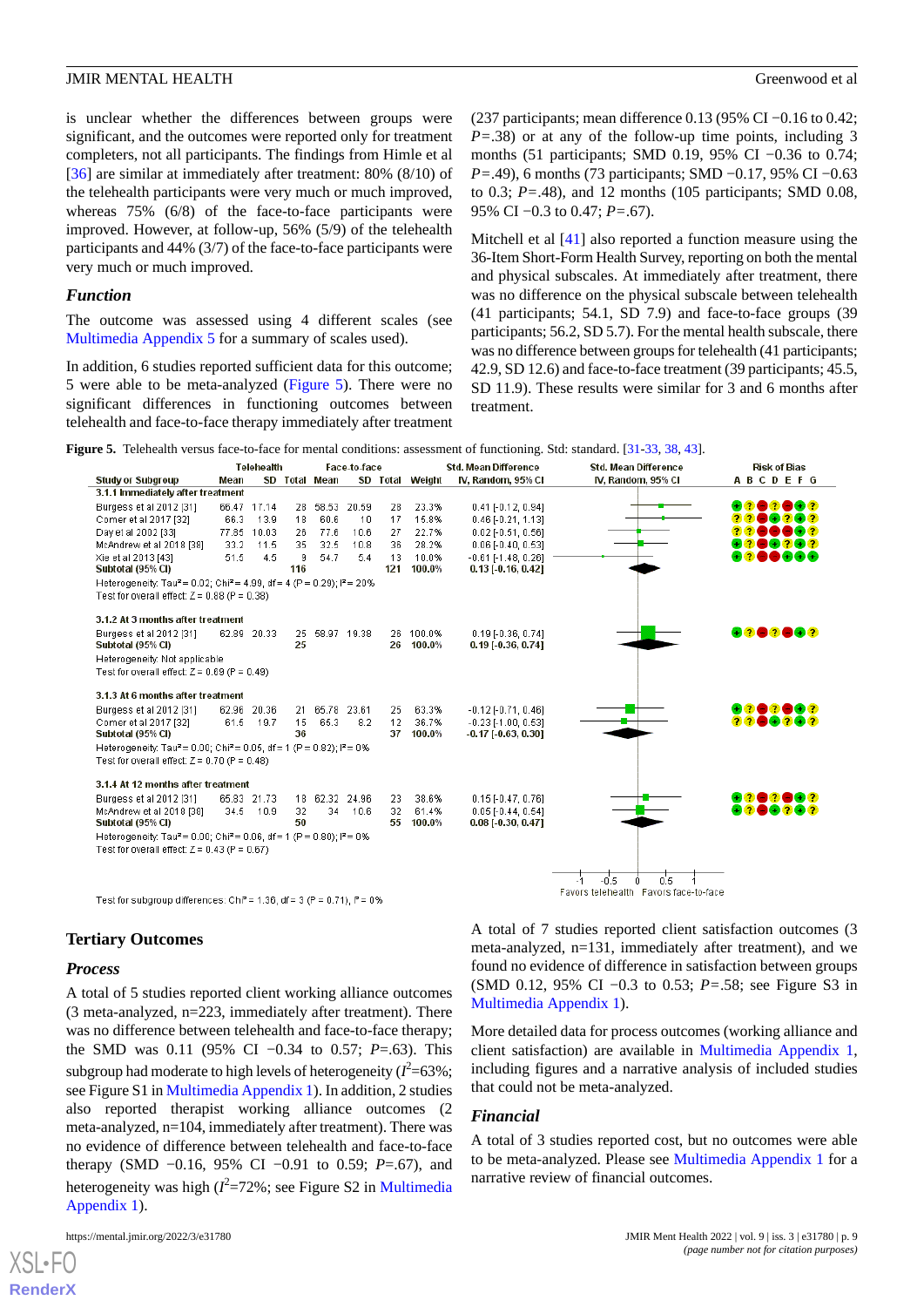# *Discussion*

### **Principal Findings**

This systematic review of 12 trials shows insufficient evidence of a difference between psychotherapy delivered via telehealth (telephone or video) and face-to-face therapy, when treating less common mental health conditions or physical conditions requiring psychological support. There were no significant differences between telehealth and face-to-face delivery for patient outcomes (symptom severity, symptom improvement, or global function), immediately after treatment, or at any follow-up time point. For process outcomes (working alliance or therapeutic quality and client satisfaction), there was no significant difference between telehealth and face-to-face care delivery for either clients or therapists, although 1 study reported no difference between groups for therapist satisfaction. Although financial outcome data on costs were not meta-analyzable, patients with substance abuse disorder valued telehealth therapy more highly than face-to-face therapy, treatment costs were lower for telehealth than for face-to-face therapy for patients with bulimia nervosa (especially over large geographical areas), and the cost of therapists' time was equivalent, regardless of delivery mode, for patients with cancer receiving CBT. This suggests that telehealth is at least as cost-effective as face-to-face care and potentially perceived as more valuable by the client. Overall, the risk of bias of included studies was unclear, owing to unclear reporting, and blinding of participants was not possible because of the nature of the interventions.

Although we found no significant differences between telehealth and face-to-face delivery of psychotherapy across any outcome, to assess equivalence between telehealth and face-to-face psychotherapy, CIs around the effect estimate should be examined to determine whether they exclude the minimally important difference [\[44](#page-14-16)]. In the absence of a prespecified minimally important difference, we accept Cohen cutoff for a small effect  $(0.2)$ , whereby a CI between  $(-0.20$  and  $0.20)$ suggests equivalence between telehealth and face-to-face therapy, and a CI outside these bounds indicates that the minimally important difference cannot be excluded and there is the possibility of a small effect favoring one or the other intervention. For the primary outcome, symptom severity [\(Figure](#page-8-0) [3\)](#page-8-0), immediately after treatment, the upper-bound CI is >0.2, so it is possible that the true effect favors face-to-face therapy. For 12 months after treatment, the CI ranges from a possible small effect favoring telehealth to a possible medium effect favoring face-to-face therapy. The same could be applied to all other time points and outcomes to assess the evidence for equivalence. Although we can demonstrate that there is insufficient evidence of a difference between telehealth- and face-to-face–delivered psychotherapy, we cannot conclude whether they are equivalent, given that the CIs around the effect size are rarely narrow enough to exclude the minimally important difference. For common mental health conditions, there is evidence that telehealth is an effective modality in the provision of psychological therapy as face-to-face therapy. There is some evidence of equivalence between videoconferencing and face-to-face care for depression [\[20](#page-13-11)], anxiety [\[21](#page-13-12),[22\]](#page-13-13), PTSD [[23\]](#page-13-14), and psychotherapy broadly [\[5](#page-12-4)]. Furthermore, there is

 $XS$ -FO **[RenderX](http://www.renderx.com/)** evidence of telephone-delivered therapy being effective for depression and anxiety [\[45](#page-14-17)]. Although these reviews suggest comparability between telehealth and face-to-face psychotherapy delivery, they all included nonrandomized and noncontrolled studies, which may introduce bias. This review shows no evidence of difference in patient, process, or cost outcomes between telehealth and face-to-face psychotherapy across more diverse patient groups.

#### **Comparison With Prior Work**

This review and meta-analysis shows that telehealth psychotherapy may be similar to face-to-face psychotherapy in treating populations with less common mental health disorders or physical conditions that require psychological support. These synthesized findings support previous primary research suggesting that psychotherapy delivered via telehealth for the treatment of mental health conditions may be comparable with conventional face-to-face therapy. A previous review examined the use of video therapy across a range of mental health conditions, including some of the less common conditions reviewed here, and found video-delivered therapy was equivalent to face-to-face care for outcomes of clinical effectiveness, treatment adherence, and patient satisfaction [\[14](#page-13-6)]. In line with our narrative findings for financial outcomes, they also found video therapy to be less costly than face-to-face care. This contrasts with a recent scoping review, finding that telehealth service provision across health care in Australia does not routinely reduce the cost of care delivery [[46\]](#page-14-18). Our findings also support the results of a single-arm study conducted in Japan examining video-delivered CBT, which found that this delivery mode is feasible for the treatment of bulimia nervosa and binge-eating disorders. Previous evidence regarding the impact of telehealth on working alliance is mixed. An RCT examining psychologists' perceptions of therapeutic alliance in videoconferencing found that therapeutic alliance was rated significantly lower for telehealth than for face-to-face care [\[47\]](#page-14-19). A survey conducted during the COVID-19 pandemic of psychotherapists' experience with remote care found that it was "better than expected" but that telehealth care could not be compared with face-to-face care [\[48](#page-14-20)]. In contradiction, results from a more recent survey study found that telehealth was widely accepted by primary mental health care providers [[49\]](#page-14-21), although this was not specific to delivery of psychotherapy via telehealth. A recent study examining working alliance via telehealth for anxiety disorders found that these clients had a stronger working alliance with their clinician when treated via telehealth [[50\]](#page-15-0). Our findings, using only data from RCTs, support previous research suggesting that working alliance is as strong in telehealth as it is in face-to-face care. However, further research is needed to fully understand how telehealth changes the client and clinician relationship dynamic and how this may change circumstantially based on clinician and client perceptions of telehealth and the patient's specific treatment needs.

#### **Strengths and Limitations**

This review has many strengths, which add weight to our findings and conclusions. We applied rigorous methodology to find includable studies by establishing a prospective protocol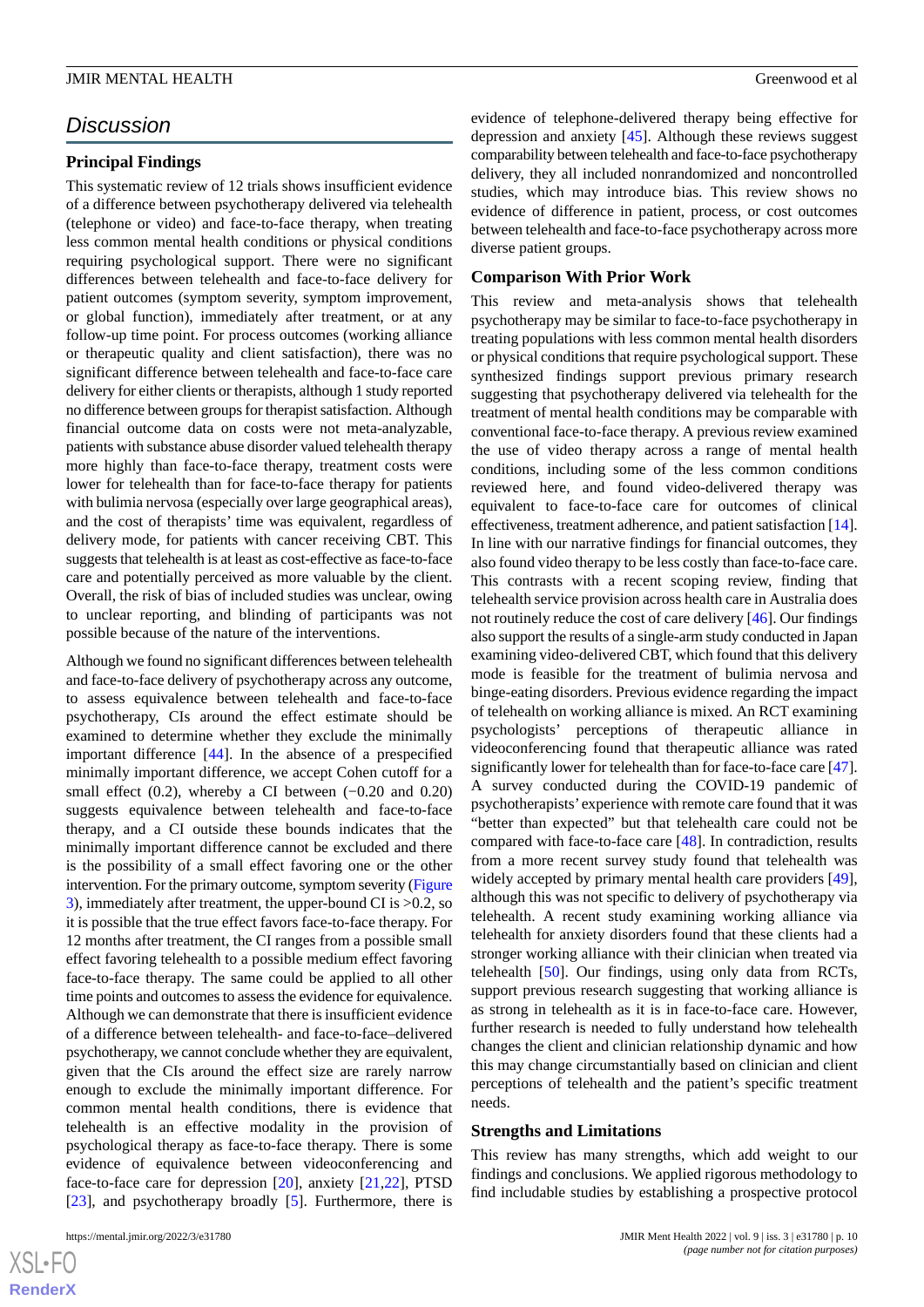and following PRISMA guidelines. Clear, strict inclusion and exclusion criteria allowed for studies in a variety of different health conditions to be synthesized and systematically reviewed. Further, we only included RCTs, and bias was reviewed for all included studies.

However, there are some limitations to our findings. First, although includable, there were no eligible randomized studies available for telehealth treatment of some less common mental health conditions, such as schizophrenia, bipolar disorders, and personality disorders. This limits the generalizability of these findings across these serious mental health concerns. To assess whether treatment of these conditions is feasible by telehealth, evidence beyond randomized trials should be examined or further high-quality research primary conducted. Second, we only included studies of therapies delivered verbally via telephone or video, as this is most similar to the face-to-face nature of primary care, and we intentionally excluded chat-based or self-guided internet therapy modalities. There is emerging evidence to support the efficacy of chat for mental health treatment services [\[51](#page-15-1)[,52](#page-15-2)]. There is also a growing body of work on internet-based therapies for the treatment of psychological conditions such as addictions [\[53](#page-15-3)], eating disorders [\[54](#page-15-4)], and depression [\[55](#page-15-5)] and for the delivery of specific therapies such as CBT [\[56](#page-15-6)]. Therefore, although these therapeutic approaches are outside the scope of this review, the role of chat-based or self-guided internet therapy cannot be discounted for remote management of mental health difficulties. Third, most included trials were conducted in the United States, with 2 from the United Kingdom. These health care systems may not be comparable in other countries or regions [\[57](#page-15-7)], which limits the generalizability of our findings across medical systems internationally. Fourth, the risk of bias in included studies was largely unclear. We were unable to conduct prespecified subgroup analysis excluding studies at high risk of bias, owing to the small number of studies eligible for inclusion. The possibility of risk of bias in included studies should be considered when interpreting these results. Fifth, we included both telephone and video modalities as telehealth and did not conduct a sensitivity analysis to test any differences between these modalities owing to the small number of included studies. It is possible that there may be differences between telephone and video telehealth care, and future studies may explore this. Sixth, although we anticipated heterogeneity and used a random-effects model, some measures of heterogeneity are high. In each of these cases, the maximum number of studies available at the time point was 3, and it is thought that even when appropriate, meta-analysis with a small number of included studies can lead to fluctuations in the  $I^2$  statistic and should be interpreted with caution [\[58](#page-15-8)]. The small number of included studies precluded explorations into heterogeneity, so it is unclear whether heterogeneity observed is solely due to variation between included studies or whether instability of the  $I^2$  statistic due to the small number of included studies inflated the estimate. Regardless, the presence of heterogeneity highlights differences between included studies and reinforces the need for large, high-quality studies exploring psychotherapy delivered via telehealth versus face-to-face care for less common mental illnesses. Seventh, although the outcomes selected are

appropriate for the study question and aims, they are all clinician or patient self-report measures, which are subject to measurement and other biases. Finally, the maximum follow-up time for included studies was 12 months, and there was variability in the follow-up periods among studies. The management of mental illness can be chronic or lifelong, so our results do not speak to the effectiveness of telehealth for longer-term management of these conditions.

#### **Clinical and Research Implications**

There are some important clinical implications of this research. To date, there has been some reported hesitancy from clinicians to use telehealth in their practice  $[6]$  $[6]$ . This appears driven by care providers rather than care receivers; patients report equal satisfaction and experience of therapeutic alliance when receiving individual care via telehealth versus face-to-face [\[59\]](#page-15-9). Therapist hesitancy may be due to lack of training, concerns about the quality of the therapeutic alliance including rapport building, ethical concerns around risk management, and technological limitations [[7,](#page-13-1)[60](#page-15-10)-[62\]](#page-15-11). Given the increasing body of evidence demonstrating the similarity of mental health care delivered via telehealth compared with face-to-face, it is critical that therapist barriers toward telehealth modalities be addressed. This may take various potential forms, including the provision of training for the delivery of specific therapies via telehealth, which could be incorporated into professional development or tertiary training. Furthermore, regulatory bodies (eg, Australian Health Practitioner Regulation Agency in Australia) could also provide support and advice for the implementation of telehealth infrastructure such as billing processes or technical logistics.

In addition to these clinical implications, there are several possible directions for further research. Given the diverse range of patient populations, therapies, and psychological conditions that may be treated using telehealth, and the multiple modes of care delivery (ie, telephone, video, or blended), it may be beneficial to investigate how to optimize telehealth therapy for various patient groups. Future considerations could include understanding whether certain conditions are better suited to video or telephone delivery and whether telehealth is as effective when treating complex or comorbid mental illnesses and identifying whether there are any groups for which telehealth is not recommended. Developing specific and structured protocols or guidelines for the delivery of psychotherapy via telehealth to diverse patient groups will help ensure the consistent provision of best-practice telehealth care.

#### **Conclusions**

The COVID-19 pandemic has pushed telehealth to the forefront of mental health care out of necessity. This review shows that there is insufficient evidence of difference between psychotherapy delivered via telehealth and psychotherapy delivered via face-to-face care for the management of less common mental and physical health conditions requiring psychological support. There was insufficient evidence of difference between groups across patient, process, and cost outcomes, including symptom severity, improvement, function, therapeutic working alliance, satisfaction, and cost. However, CIs often included the minimally important difference, so we cannot conclude whether psychotherapy delivered via telehealth

 $XS$  $\cdot$ FC **[RenderX](http://www.renderx.com/)**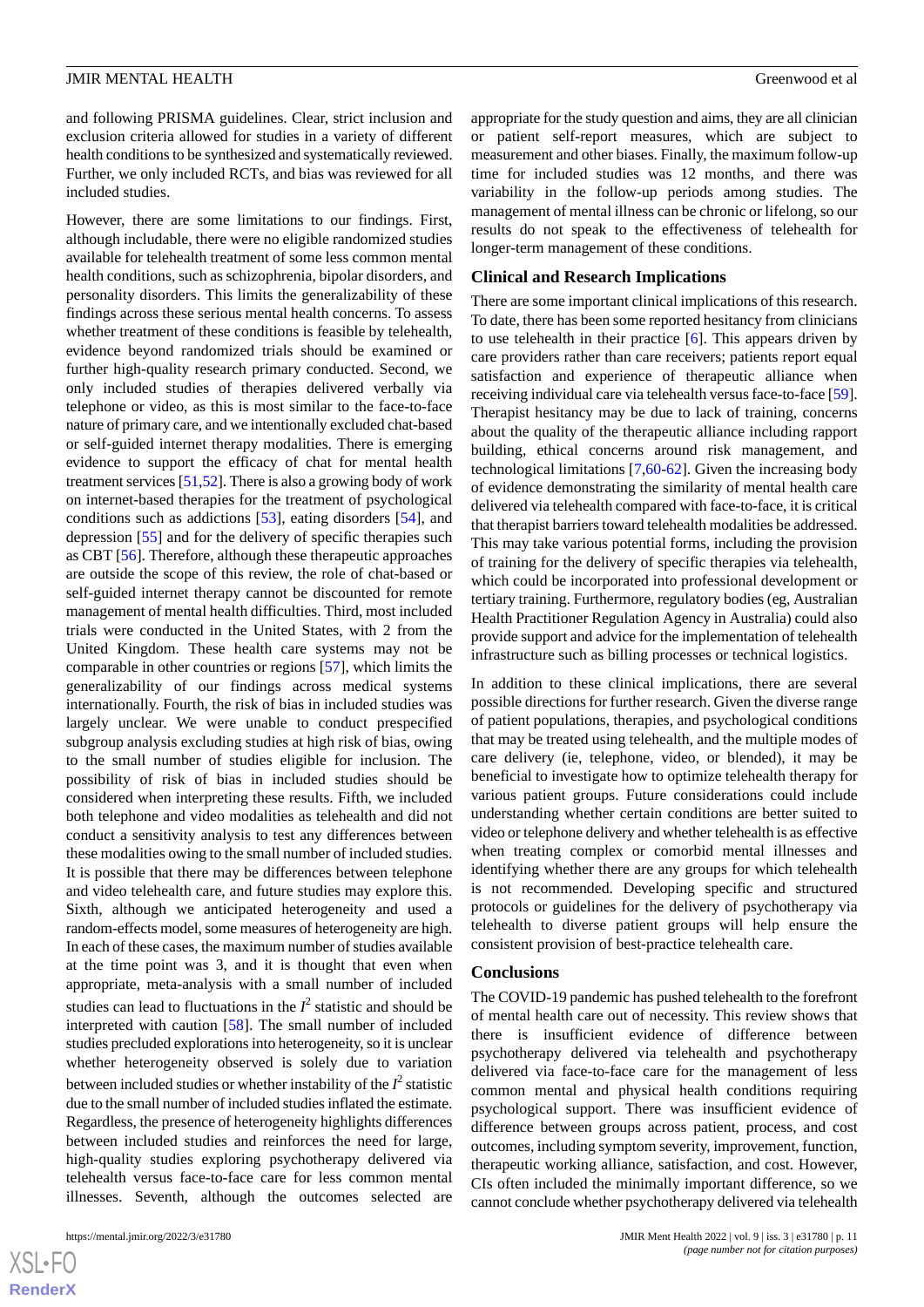versus via face-to-face are equivalent. Further research is needed to assess the efficacy of telehealth for some conditions for which this review found no evidence (such as schizophrenia and bipolar disorders) and to optimize the delivery of telehealth interventions across diverse patient groups. The current evidence

indicates that psychotherapy delivered via telehealth may be an alternative to face-to-face psychotherapy for the treatment of less common mental health conditions and physical conditions requiring psychological care.

### **Acknowledgments**

We wish to acknowledge and thank Dr Mark Jones for his statistical guidance and assistance in the interpretation of the results. This systematic review was commissioned by the Department of Health, Canberra, Australia, as part of a series of systematic reviews on the effectiveness of telehealth. The funder was involved in the refining of the study question in Population, Intervention, Comparator, Outcome (PICO) format. The funder was not involved in the conduct, analysis, or interpretation of the systematic review or in the decision to submit the manuscript for publication.

### **Authors' Contributions**

The conception or design of work was the responsibility of AMS and PG. Data collection was conducted by HG, NK, RP, JC, AMS, and MC. Data analysis and interpretation were conducted by HG, NK, AMS, and PG. The manuscript was drafted by HG and NK. The critical revision of the manuscript was conducted by HG, NK, AMS, RG, and PG. The final approval of the version of the manuscript to be published was provided by HG, NK, RP, JC, AMS, MC, RG, and PG.

### <span id="page-12-5"></span>**Conflicts of Interest**

None declared.

# **Multimedia Appendix 1**

<span id="page-12-6"></span>Process and financial outcomes. [[DOCX File , 79 KB](https://jmir.org/api/download?alt_name=mental_v9i3e31780_app1.docx&filename=328fbb1325c1f2cf69cd3d3772a980b9.docx)-[Multimedia Appendix 1\]](https://jmir.org/api/download?alt_name=mental_v9i3e31780_app1.docx&filename=328fbb1325c1f2cf69cd3d3772a980b9.docx)

### **Multimedia Appendix 2**

<span id="page-12-7"></span>Search strings. [[DOCX File , 17 KB](https://jmir.org/api/download?alt_name=mental_v9i3e31780_app2.docx&filename=1e32194a423a8a8405769c10f41a05e4.docx)-[Multimedia Appendix 2\]](https://jmir.org/api/download?alt_name=mental_v9i3e31780_app2.docx&filename=1e32194a423a8a8405769c10f41a05e4.docx)

### <span id="page-12-8"></span>**Multimedia Appendix 3**

Table of excluded studies. [[DOCX File , 21 KB](https://jmir.org/api/download?alt_name=mental_v9i3e31780_app3.docx&filename=f239348a25e4b85455eb3312e7d395b5.docx)-[Multimedia Appendix 3\]](https://jmir.org/api/download?alt_name=mental_v9i3e31780_app3.docx&filename=f239348a25e4b85455eb3312e7d395b5.docx)

### <span id="page-12-9"></span>**Multimedia Appendix 4**

Potentially relevant in-progress clinical trials. [[DOCX File , 13 KB](https://jmir.org/api/download?alt_name=mental_v9i3e31780_app4.docx&filename=21212364ca281f7cdc539fb1abc5c98d.docx)-[Multimedia Appendix 4\]](https://jmir.org/api/download?alt_name=mental_v9i3e31780_app4.docx&filename=21212364ca281f7cdc539fb1abc5c98d.docx)

### <span id="page-12-0"></span>**Multimedia Appendix 5**

Table of included scales. [[DOCX File , 19 KB](https://jmir.org/api/download?alt_name=mental_v9i3e31780_app5.docx&filename=497b68b74ec1e3b5608c310cfb27c73a.docx)-[Multimedia Appendix 5\]](https://jmir.org/api/download?alt_name=mental_v9i3e31780_app5.docx&filename=497b68b74ec1e3b5608c310cfb27c73a.docx)

### <span id="page-12-1"></span>**References**

- <span id="page-12-2"></span>1. The World Health Report 2001: mental disorders affect one in four people. World Health Organisation. 2001. URL: [https:/](https://www.who.int/news/item/28-09-2001-the-world-health-report-2001-mental-disorders-affect-one-in-four-people) [/www.who.int/news/item/28-09-2001-the-world-health-report-2001-mental-disorders-affect-one-in-four-people](https://www.who.int/news/item/28-09-2001-the-world-health-report-2001-mental-disorders-affect-one-in-four-people) [accessed 2021-06-01]
- <span id="page-12-4"></span><span id="page-12-3"></span>2. Richter D, Wall A, Bruen A, Whittington R. Is the global prevalence rate of adult mental illness increasing? Systematic review and meta-analysis. Acta Psychiatr Scand 2019 Nov;140(5):393-407 [[FREE Full text](https://doi.org/10.1111/acps.13083)] [doi: [10.1111/acps.13083\]](http://dx.doi.org/10.1111/acps.13083) [Medline: [31393996](http://www.ncbi.nlm.nih.gov/entrez/query.fcgi?cmd=Retrieve&db=PubMed&list_uids=31393996&dopt=Abstract)]
- 3. Torales J, O'Higgins M, Castaldelli-Maia JM, Ventriglio A. The outbreak of COVID-19 coronavirus and its impact on global mental health. Int J Soc Psychiatry 2020 Jun;66(4):317-320. [doi: [10.1177/0020764020915212\]](http://dx.doi.org/10.1177/0020764020915212) [Medline: [32233719\]](http://www.ncbi.nlm.nih.gov/entrez/query.fcgi?cmd=Retrieve&db=PubMed&list_uids=32233719&dopt=Abstract)
- 4. Vindegaard N, Benros ME. COVID-19 pandemic and mental health consequences: systematic review of the current evidence. Brain Behav Immun 2020 May 30:531-543 [[FREE Full text](http://europepmc.org/abstract/MED/32485289)] [doi: [10.1016/j.bbi.2020.05.048](http://dx.doi.org/10.1016/j.bbi.2020.05.048)] [Medline: [32485289](http://www.ncbi.nlm.nih.gov/entrez/query.fcgi?cmd=Retrieve&db=PubMed&list_uids=32485289&dopt=Abstract)]
- 5. Backhaus A, Agha Z, Maglione ML, Repp A, Ross B, Zuest D, et al. Videoconferencing psychotherapy: a systematic review. Psychol Serv 2012 May;9(2):111-131. [doi: [10.1037/a0027924](http://dx.doi.org/10.1037/a0027924)] [Medline: [22662727\]](http://www.ncbi.nlm.nih.gov/entrez/query.fcgi?cmd=Retrieve&db=PubMed&list_uids=22662727&dopt=Abstract)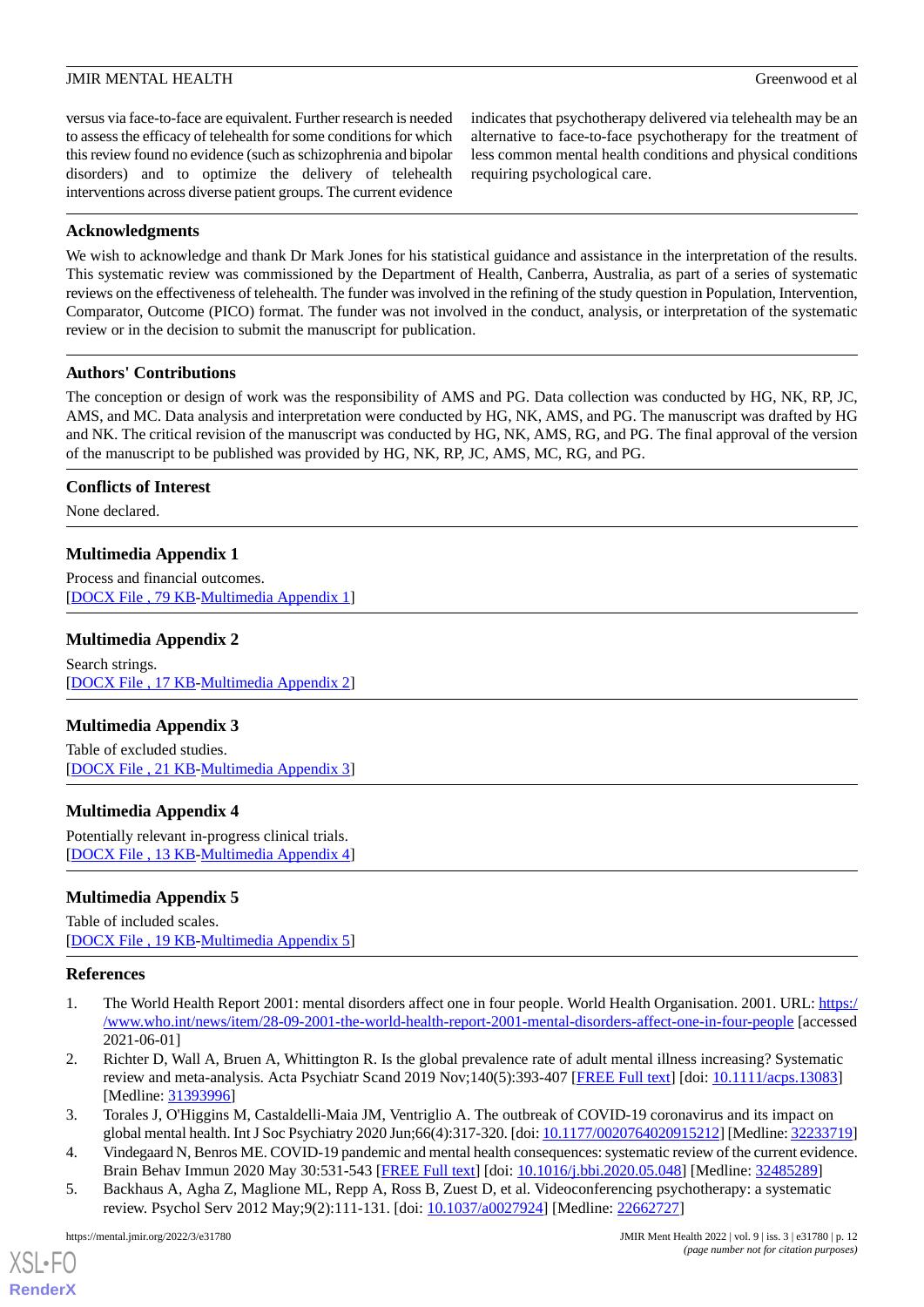- <span id="page-13-0"></span>6. Hale M, Leah BM. Why have psychologists been slow to adopt telehealth? InPsych. 2020. URL: [https://psychology.org.au/](https://psychology.org.au/for-members/publications/inpsych/2020/june-july-issue-3/why-have-psychologists-been-slow-to-adopt-teleheal) [for-members/publications/inpsych/2020/june-july-issue-3/why-have-psychologists-been-slow-to-adopt-teleheal](https://psychology.org.au/for-members/publications/inpsych/2020/june-july-issue-3/why-have-psychologists-been-slow-to-adopt-teleheal) [accessed 2021-06-01]
- <span id="page-13-2"></span><span id="page-13-1"></span>7. Pierce BS, Perrin PB, McDonald SD. Pre-COVID-19 deterrents to practicing with videoconferencing telepsychology among psychologists who didn't. Psychol Serv 2020 Nov 30:157-166. [doi: [10.1037/ser0000435](http://dx.doi.org/10.1037/ser0000435)] [Medline: [33252923\]](http://www.ncbi.nlm.nih.gov/entrez/query.fcgi?cmd=Retrieve&db=PubMed&list_uids=33252923&dopt=Abstract)
- 8. Hoffmann M, Wensing M, Peters-Klimm F, Szecsenyi J, Hartmann M, Friederich H, et al. Perspectives of psychotherapists and psychiatrists on mental health care integration within primary care via video consultations: qualitative preimplementation study. J Med Internet Res 2020 Jun 18;22(6):e17569 [\[FREE Full text\]](https://www.jmir.org/2020/6/e17569/) [doi: [10.2196/17569](http://dx.doi.org/10.2196/17569)] [Medline: [32554369\]](http://www.ncbi.nlm.nih.gov/entrez/query.fcgi?cmd=Retrieve&db=PubMed&list_uids=32554369&dopt=Abstract)
- <span id="page-13-3"></span>9. Chang JE, Lai AY, Gupta A, Nguyen AM, Berry CA, Shelley DR. Rapid transition to telehealth and the digital divide: implications for primary care access and equity in a post-covid era. Milbank Q 2021 Jun;99(2):340-368 [\[FREE Full text\]](https://doi.org/10.1111/1468-0009.12509) [doi: [10.1111/1468-0009.12509](http://dx.doi.org/10.1111/1468-0009.12509)] [Medline: [34075622\]](http://www.ncbi.nlm.nih.gov/entrez/query.fcgi?cmd=Retrieve&db=PubMed&list_uids=34075622&dopt=Abstract)
- 10. Monaghesh E, Hajizadeh A. The role of telehealth during COVID-19 outbreak: a systematic review based on current evidence. BMC Public Health 2020 Aug 01;20(1):1193 [\[FREE Full text](https://bmcpublichealth.biomedcentral.com/articles/10.1186/s12889-020-09301-4)] [doi: [10.1186/s12889-020-09301-4\]](http://dx.doi.org/10.1186/s12889-020-09301-4) [Medline: [32738884](http://www.ncbi.nlm.nih.gov/entrez/query.fcgi?cmd=Retrieve&db=PubMed&list_uids=32738884&dopt=Abstract)]
- <span id="page-13-4"></span>11. Punia V, Nasr G, Zagorski V, Lawrence G, Fesler J, Nair D, et al. Evidence of a rapid shift in outpatient practice during the COVID-19 pandemic using telemedicine. Telemed J E Health 2020 Oct;26(10):1301-1303. [doi: [10.1089/tmj.2020.0150\]](http://dx.doi.org/10.1089/tmj.2020.0150) [Medline: [32429769](http://www.ncbi.nlm.nih.gov/entrez/query.fcgi?cmd=Retrieve&db=PubMed&list_uids=32429769&dopt=Abstract)]
- <span id="page-13-5"></span>12. Wosik J, Fudim M, Cameron B, Gellad ZF, Cho A, Phinney D, et al. Telehealth transformation: COVID-19 and the rise of virtual care. J Am Med Inform Assoc 2020 Apr 20:957-962 [\[FREE Full text](http://europepmc.org/abstract/MED/32311034)] [doi: [10.1093/jamia/ocaa067](http://dx.doi.org/10.1093/jamia/ocaa067)] [Medline: [32311034](http://www.ncbi.nlm.nih.gov/entrez/query.fcgi?cmd=Retrieve&db=PubMed&list_uids=32311034&dopt=Abstract)]
- <span id="page-13-7"></span><span id="page-13-6"></span>13. Butzner M, Cuffee Y. Telehealth interventions and outcomes across rural communities in the United States: narrative review. J Med Internet Res 2021 Aug 26;23(8):e29575 [[FREE Full text](https://www.jmir.org/2021/8/e29575/)] [doi: [10.2196/29575](http://dx.doi.org/10.2196/29575)] [Medline: [34435965](http://www.ncbi.nlm.nih.gov/entrez/query.fcgi?cmd=Retrieve&db=PubMed&list_uids=34435965&dopt=Abstract)]
- <span id="page-13-8"></span>14. Fletcher TL, Hogan JB, Keegan F, Davis ML, Wassef M, Day S, et al. Recent advances in delivering mental health treatment via video to home. Curr Psychiatry Rep 2018 Jul 21;20(8):56. [doi: [10.1007/s11920-018-0922-y](http://dx.doi.org/10.1007/s11920-018-0922-y)] [Medline: [30032337\]](http://www.ncbi.nlm.nih.gov/entrez/query.fcgi?cmd=Retrieve&db=PubMed&list_uids=30032337&dopt=Abstract)
- 15. Postel MG, de Jong CA, de Haan HA. Does e-therapy for problem drinking reach hidden populations? Am J Psychiatry 2005 Dec;162(12):2393. [doi: [10.1176/appi.ajp.162.12.2393](http://dx.doi.org/10.1176/appi.ajp.162.12.2393)] [Medline: [16330613](http://www.ncbi.nlm.nih.gov/entrez/query.fcgi?cmd=Retrieve&db=PubMed&list_uids=16330613&dopt=Abstract)]
- <span id="page-13-9"></span>16. King VL, Stoller KB, Kidorf M, Kindbom K, Hursh S, Brady T, et al. Assessing the effectiveness of an Internet-based videoconferencing platform for delivering intensified substance abuse counseling. J Subst Abuse Treat 2009 Apr;36(3):331-338. [doi: [10.1016/j.jsat.2008.06.011\]](http://dx.doi.org/10.1016/j.jsat.2008.06.011) [Medline: [18775625\]](http://www.ncbi.nlm.nih.gov/entrez/query.fcgi?cmd=Retrieve&db=PubMed&list_uids=18775625&dopt=Abstract)
- 17. ABS national survey of mental health and wellbeing: summary of results 2007. Australian Bureau of Statistics. 2008. URL: [https://www.abs.gov.au/statistics/health/mental-health/national-survey-mental-health-and-wellbeing-summary-results/](https://www.abs.gov.au/statistics/health/mental-health/national-survey-mental-health-and-wellbeing-summary-results/latest-release) [latest-release](https://www.abs.gov.au/statistics/health/mental-health/national-survey-mental-health-and-wellbeing-summary-results/latest-release) [accessed 2021-06-01]
- <span id="page-13-10"></span>18. Pong RW, Desmeules M, Lagacé C. Rural-urban disparities in health: how does Canada fare and how does Canada compare with Australia? Aust J Rural Health 2009 Feb;17(1):58-64 [[FREE Full text](https://doi.org/10.1111/j.1440-1584.2008.01039.x)] [doi: [10.1111/j.1440-1584.2008.01039.x\]](http://dx.doi.org/10.1111/j.1440-1584.2008.01039.x) [Medline: [19161503](http://www.ncbi.nlm.nih.gov/entrez/query.fcgi?cmd=Retrieve&db=PubMed&list_uids=19161503&dopt=Abstract)]
- <span id="page-13-12"></span><span id="page-13-11"></span>19. Smith KB, Humphreys JS, Wilson MG. Addressing the health disadvantage of rural populations: how does epidemiological evidence inform rural health policies and research? Aust J Rural Health 2008 Apr;16(2):56-66. [doi: [10.1111/j.1440-1584.2008.00953.x\]](http://dx.doi.org/10.1111/j.1440-1584.2008.00953.x) [Medline: [18318846\]](http://www.ncbi.nlm.nih.gov/entrez/query.fcgi?cmd=Retrieve&db=PubMed&list_uids=18318846&dopt=Abstract)
- <span id="page-13-13"></span>20. Berryhill MB, Culmer N, Williams N, Halli-Tierney A, Betancourt A, Roberts H, et al. Videoconferencing Psychotherapy and Depression: A Systematic Review. Telemed J E Health 2019 Jun;25(6):435-446. [doi: [10.1089/tmj.2018.0058\]](http://dx.doi.org/10.1089/tmj.2018.0058) [Medline: [30048211](http://www.ncbi.nlm.nih.gov/entrez/query.fcgi?cmd=Retrieve&db=PubMed&list_uids=30048211&dopt=Abstract)]
- <span id="page-13-14"></span>21. Berryhill MB, Halli-Tierney A, Culmer N, Williams N, Betancourt A, King M, et al. Videoconferencing psychological therapy and anxiety: a systematic review. Fam Pract 2019 Jan 25;36(1):53-63. [doi: [10.1093/fampra/cmy072](http://dx.doi.org/10.1093/fampra/cmy072)] [Medline: [30188992](http://www.ncbi.nlm.nih.gov/entrez/query.fcgi?cmd=Retrieve&db=PubMed&list_uids=30188992&dopt=Abstract)]
- <span id="page-13-15"></span>22. Krzyzaniak N, Greenwood H, Scott AM, Peiris R, Cardona M, Clark J, et al. The effectiveness of telehealth versus face-to face interventions for anxiety disorders: a systematic review and meta-analysis. J Telemed Telecare 2021 Dec 03:1357633X211053738. [doi: [10.1177/1357633X211053738](http://dx.doi.org/10.1177/1357633X211053738)] [Medline: [34860613](http://www.ncbi.nlm.nih.gov/entrez/query.fcgi?cmd=Retrieve&db=PubMed&list_uids=34860613&dopt=Abstract)]
- <span id="page-13-16"></span>23. Scott AM, Bakhit M, Greenwood H, Cardona M, Clark J, Krzyzankiak N. Real-time telehealth versus face-to-face management for patients with PTSD in primary care: a systematic review and meta-analysis (forthcoming). J Clin Psychiatry 2022;Forthcoming.
- <span id="page-13-18"></span><span id="page-13-17"></span>24. Moher D, Liberati A, Tetzlaff J, Altman DG. Preferred reporting items for systematic reviews and meta-analyses: the PRISMA statement. PLoS Med 2009 Jul 21;6(7):e1000097 [\[FREE Full text\]](http://dx.plos.org/10.1371/journal.pmed.1000097) [doi: [10.1371/journal.pmed.1000097\]](http://dx.doi.org/10.1371/journal.pmed.1000097) [Medline: [19621072](http://www.ncbi.nlm.nih.gov/entrez/query.fcgi?cmd=Retrieve&db=PubMed&list_uids=19621072&dopt=Abstract)]
- 25. Clark JM, Sanders S, Carter M, Honeyman D, Cleo G, Auld Y, et al. Improving the translation of search strategies using the Polyglot Search Translator: a randomized controlled trial. J Med Libr Assoc 2020 Apr;108(2):195-207 [\[FREE Full text](http://europepmc.org/abstract/MED/32256231)] [doi: [10.5195/jmla.2020.834\]](http://dx.doi.org/10.5195/jmla.2020.834) [Medline: [32256231\]](http://www.ncbi.nlm.nih.gov/entrez/query.fcgi?cmd=Retrieve&db=PubMed&list_uids=32256231&dopt=Abstract)
- 26. Scopus. Elsevier B.V. 2021. URL: <https://www.scopus.com/search/form.uri?display=basic#basic> [accessed 2021-12-01]
- 27. Higgins J, Thomas J, Chandler J, Cumpston M, Li T, Page M. Cochrane handbook for systematic reviews of interventions. Hoboken, New Jersey, United States: John Wiley & Sons; 2019.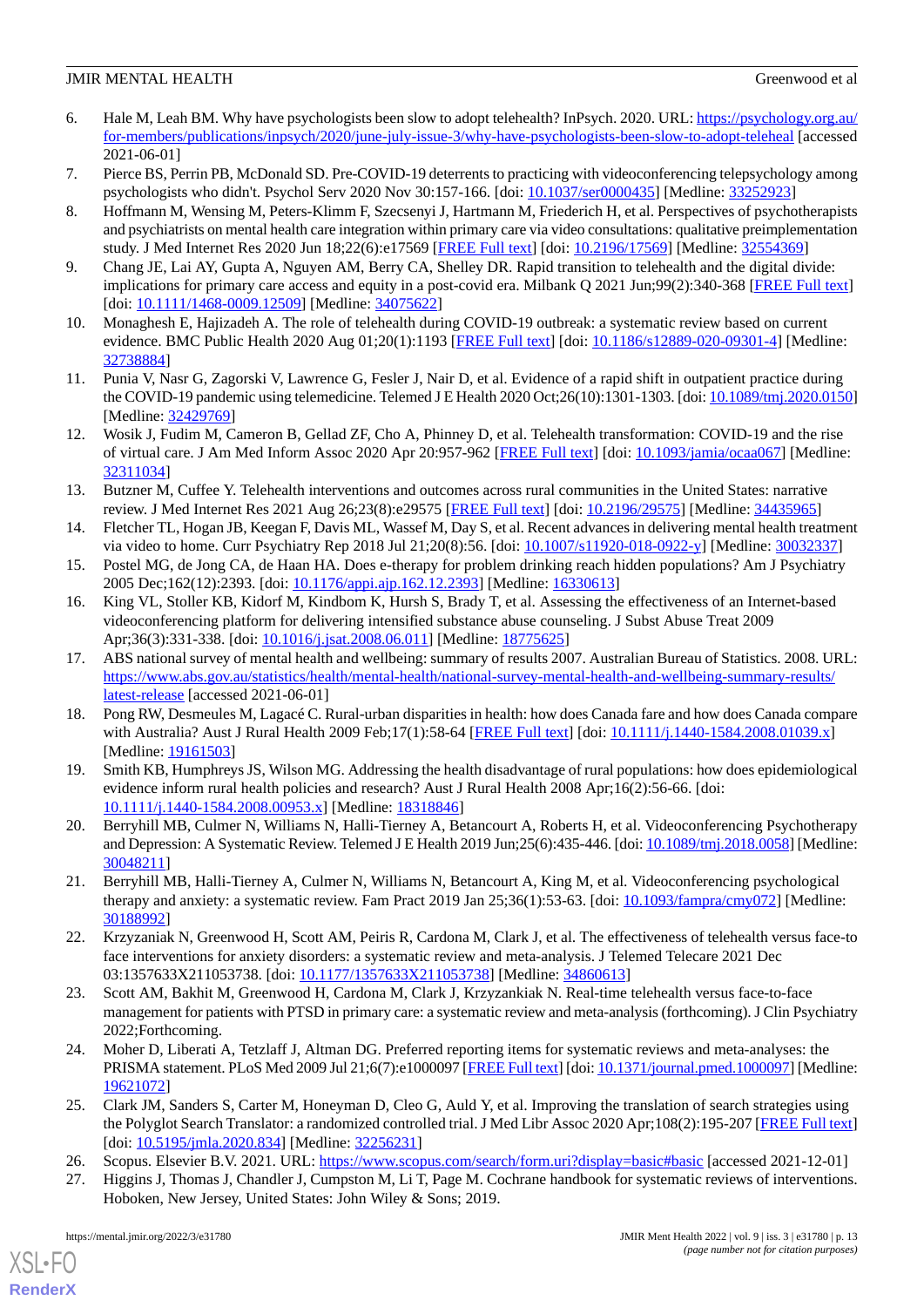- <span id="page-14-0"></span>28. Review Manager (RevMan) [Computer program]. Version 5.4. The Cochrane Collaboration. 2020. URL: [https://training.](https://training.cochrane.org/online-learning/core-software-cochrane-reviews/revman/revman-non-cochrane-reviews) [cochrane.org/online-learning/core-software-cochrane-reviews/revman/revman-non-cochrane-reviews](https://training.cochrane.org/online-learning/core-software-cochrane-reviews/revman/revman-non-cochrane-reviews)[accessed 2022-02-11]
- <span id="page-14-2"></span><span id="page-14-1"></span>29. TIA: a feasibility study of telemedicine in addictions. ISRCTN Registry Identifier: ISRCTN36756455. 2021. URL: [https:/](https://www.isrctn.com/ISRCTN36756455) [/www.isrctn.com/ISRCTN36756455](https://www.isrctn.com/ISRCTN36756455) [accessed 2022-02-21]
- <span id="page-14-3"></span>30. OT intervention via telehealth for children with ASD and ADHD. ClinicalTrials.gov Identifier: NCT03957993. URL: [https:/](https://clinicaltrials.gov/ct2/show/NCT03957993) [/clinicaltrials.gov/ct2/show/NCT03957993](https://clinicaltrials.gov/ct2/show/NCT03957993) [accessed 2022-02-21]
- <span id="page-14-4"></span>31. Burgess M, Andiappan M, Chalder T. Cognitive behaviour therapy for chronic fatigue syndrome in adults: face to face versus telephone treatment: a randomized controlled trial. Behav Cogn Psychother 2012 Mar;40(2):175-191. [doi: [10.1017/S1352465811000543](http://dx.doi.org/10.1017/S1352465811000543)] [Medline: [21929831](http://www.ncbi.nlm.nih.gov/entrez/query.fcgi?cmd=Retrieve&db=PubMed&list_uids=21929831&dopt=Abstract)]
- <span id="page-14-5"></span>32. Comer JS, Furr JM, Miguel EM, Cooper-Vince CE, Carpenter AL, Elkins RM, et al. Remotely delivering real-time parent training to the home: an initial randomized trial of Internet-delivered parent-child interaction therapy (I-PCIT). J Consult Clin Psychol 2017 Sep;85(9):909-917. [doi: [10.1037/ccp0000230](http://dx.doi.org/10.1037/ccp0000230)] [Medline: [28650194\]](http://www.ncbi.nlm.nih.gov/entrez/query.fcgi?cmd=Retrieve&db=PubMed&list_uids=28650194&dopt=Abstract)
- <span id="page-14-6"></span>33. Day SX, Schneider PL. Psychotherapy using distance technology: a comparison of face-to-face, video, and audio treatment. J Counsel Psychol 2002;49(4):499-503. [doi: [10.1037/0022-0167.49.4.499](http://dx.doi.org/10.1037/0022-0167.49.4.499)]
- <span id="page-14-7"></span>34. Duke DC, Wagner DV, Ulrich J, Freeman KA, Harris MA. Videoconferencing for teens with diabetes: family matters. J Diabetes Sci Technol 2016 Jul;10(4):816-823 [\[FREE Full text\]](http://europepmc.org/abstract/MED/27075708) [doi: [10.1177/1932296816642577](http://dx.doi.org/10.1177/1932296816642577)] [Medline: [27075708](http://www.ncbi.nlm.nih.gov/entrez/query.fcgi?cmd=Retrieve&db=PubMed&list_uids=27075708&dopt=Abstract)]
- <span id="page-14-8"></span>35. Freeman KA, Duke DC, Harris MA. Behavioral health care for adolescents with poorly controlled diabetes via Skype: does working alliance remain intact? J Diabetes Sci Technol 2013 May 01;7(3):727-735 [[FREE Full text](http://europepmc.org/abstract/MED/23759406)] [doi: [10.1177/193229681300700318\]](http://dx.doi.org/10.1177/193229681300700318) [Medline: [23759406\]](http://www.ncbi.nlm.nih.gov/entrez/query.fcgi?cmd=Retrieve&db=PubMed&list_uids=23759406&dopt=Abstract)
- <span id="page-14-9"></span>36. Himle MB, Freitag M, Walther M, Franklin SA, Ely L, Woods DW. A randomized pilot trial comparing videoconference versus face-to-face delivery of behavior therapy for childhood tic disorders. Behav Res Ther 2012 Sep;50(9):565-570. [doi: [10.1016/j.brat.2012.05.009](http://dx.doi.org/10.1016/j.brat.2012.05.009)] [Medline: [22743661\]](http://www.ncbi.nlm.nih.gov/entrez/query.fcgi?cmd=Retrieve&db=PubMed&list_uids=22743661&dopt=Abstract)
- <span id="page-14-10"></span>37. King VL, Brooner RK, Peirce JM, Kolodner K, Kidorf MS. A randomized trial of Web-based videoconferencing for substance abuse counseling. J Subst Abuse Treat 2014 Jan;46(1):36-42 [\[FREE Full text](http://europepmc.org/abstract/MED/24035556)] [doi: [10.1016/j.jsat.2013.08.009](http://dx.doi.org/10.1016/j.jsat.2013.08.009)] [Medline: [24035556](http://www.ncbi.nlm.nih.gov/entrez/query.fcgi?cmd=Retrieve&db=PubMed&list_uids=24035556&dopt=Abstract)]
- <span id="page-14-11"></span>38. McAndrew LM, Greenberg LM, Ciccone DS, Helmer DA, Chandler HK. Telephone-based versus in-person delivery of cognitive behavioral treatment for veterans with chronic multisymptom illness: a controlled, randomized trial. Mil Behav Health 2018;6(1):56-65 [\[FREE Full text\]](http://europepmc.org/abstract/MED/31192051) [doi: [10.1080/21635781.2017.1337594\]](http://dx.doi.org/10.1080/21635781.2017.1337594) [Medline: [31192051\]](http://www.ncbi.nlm.nih.gov/entrez/query.fcgi?cmd=Retrieve&db=PubMed&list_uids=31192051&dopt=Abstract)
- <span id="page-14-12"></span>39. Crow SJ, Mitchell JE, Crosby RD, Swanson SA, Wonderlich S, Lancanster K. The cost effectiveness of cognitive behavioral therapy for bulimia nervosa delivered via telemedicine versus face-to-face. Behav Res Ther 2009 Jun;47(6):451-453 [\[FREE](http://europepmc.org/abstract/MED/19356743) [Full text\]](http://europepmc.org/abstract/MED/19356743) [doi: [10.1016/j.brat.2009.02.006\]](http://dx.doi.org/10.1016/j.brat.2009.02.006) [Medline: [19356743\]](http://www.ncbi.nlm.nih.gov/entrez/query.fcgi?cmd=Retrieve&db=PubMed&list_uids=19356743&dopt=Abstract)
- <span id="page-14-13"></span>40. Ertelt TW, Crosby RD, Marino JM, Mitchell JE, Lancaster K, Crow SJ. Therapeutic factors affecting the cognitive behavioral treatment of bulimia nervosa via telemedicine versus face-to-face delivery. Int J Eat Disord 2011 Dec;44(8):687-691. [doi: [10.1002/eat.20874\]](http://dx.doi.org/10.1002/eat.20874) [Medline: [22072405\]](http://www.ncbi.nlm.nih.gov/entrez/query.fcgi?cmd=Retrieve&db=PubMed&list_uids=22072405&dopt=Abstract)
- <span id="page-14-15"></span><span id="page-14-14"></span>41. Mitchell JE, Crosby RD, Wonderlich SA, Crow S, Lancaster K, Simonich H, et al. A randomized trial comparing the efficacy of cognitive-behavioral therapy for bulimia nervosa delivered via telemedicine versus face-to-face. Behav Res Ther 2008 May;46(5):581-592 [\[FREE Full text\]](http://europepmc.org/abstract/MED/18374304) [doi: [10.1016/j.brat.2008.02.004](http://dx.doi.org/10.1016/j.brat.2008.02.004)] [Medline: [18374304](http://www.ncbi.nlm.nih.gov/entrez/query.fcgi?cmd=Retrieve&db=PubMed&list_uids=18374304&dopt=Abstract)]
- <span id="page-14-16"></span>42. Watson M, White C, Lynch A, Mohammed K. Telephone-delivered individual cognitive behavioural therapy for cancer patients: an equivalence randomised trial. Psychooncology 2017 Mar;26(3):301-308. [doi: [10.1002/pon.4338](http://dx.doi.org/10.1002/pon.4338)] [Medline: [27943570](http://www.ncbi.nlm.nih.gov/entrez/query.fcgi?cmd=Retrieve&db=PubMed&list_uids=27943570&dopt=Abstract)]
- <span id="page-14-17"></span>43. Xie Y, Dixon JF, Yee OM, Zhang J, Chen YA, Deangelo S, et al. A study on the effectiveness of videoconferencing on teaching parent training skills to parents of children with ADHD. Telemed J E Health 2013 Mar;19(3):192-199. [doi: [10.1089/tmj.2012.0108](http://dx.doi.org/10.1089/tmj.2012.0108)] [Medline: [23405952\]](http://www.ncbi.nlm.nih.gov/entrez/query.fcgi?cmd=Retrieve&db=PubMed&list_uids=23405952&dopt=Abstract)
- <span id="page-14-18"></span>44. Treadwell JR, Uhl S, Tipton K, Shamliyan T, Viswanathan M, Berkman ND, et al. Assessing equivalence and noninferiority. J Clin Epidemiol 2012 Nov;65(11):1144-1149. [doi: [10.1016/j.jclinepi.2012.05.001](http://dx.doi.org/10.1016/j.jclinepi.2012.05.001)] [Medline: [22732455](http://www.ncbi.nlm.nih.gov/entrez/query.fcgi?cmd=Retrieve&db=PubMed&list_uids=22732455&dopt=Abstract)]
- <span id="page-14-19"></span>45. Coughtrey AE, Pistrang N. The effectiveness of telephone-delivered psychological therapies for depression and anxiety: a systematic review. J Telemed Telecare 2016 Dec 30;24(2):65-74. [doi: [10.1177/1357633x16686547](http://dx.doi.org/10.1177/1357633x16686547)]
- <span id="page-14-20"></span>46. Snoswell CL, Taylor ML, Comans TA, Smith AC, Gray LC, Caffery LJ. Determining if telehealth can reduce health system costs: scoping review. J Med Internet Res 2020 Oct 19;22(10):e17298 [[FREE Full text](https://www.jmir.org/2020/10/e17298/)] [doi: [10.2196/17298\]](http://dx.doi.org/10.2196/17298) [Medline: [33074157](http://www.ncbi.nlm.nih.gov/entrez/query.fcgi?cmd=Retrieve&db=PubMed&list_uids=33074157&dopt=Abstract)]
- <span id="page-14-21"></span>47. Rees CS, Stone S. Therapeutic Alliance in Face-to-Face Versus Videoconferenced Psychotherapy. Professional Psychology: Research and Practice 2005 Dec;36(6):649-653. [doi: [10.1037/0735-7028.36.6.649\]](http://dx.doi.org/10.1037/0735-7028.36.6.649)
- 48. Humer E, Stippl P, Pieh C, Pryss R, Probst T. Experiences of Psychotherapists With Remote Psychotherapy During the COVID-19 Pandemic: Cross-sectional Web-Based Survey Study. J Med Internet Res 2020 Nov 27;22(11):e20246 [[FREE](https://www.jmir.org/2020/11/e20246/) [Full text\]](https://www.jmir.org/2020/11/e20246/) [doi: [10.2196/20246\]](http://dx.doi.org/10.2196/20246) [Medline: [33151896](http://www.ncbi.nlm.nih.gov/entrez/query.fcgi?cmd=Retrieve&db=PubMed&list_uids=33151896&dopt=Abstract)]
- 49. Malas N, Klein E, Tengelitsch E, Kramer A, Marcus S, Quigley J. Exploring the Telepsychiatry Experience: Primary Care Provider Perception of the Michigan Child Collaborative Care (MC3) Program. Psychosomatics 2019 Mar;60(2):179-189. [doi: [10.1016/j.psym.2018.06.005\]](http://dx.doi.org/10.1016/j.psym.2018.06.005) [Medline: [30097288](http://www.ncbi.nlm.nih.gov/entrez/query.fcgi?cmd=Retrieve&db=PubMed&list_uids=30097288&dopt=Abstract)]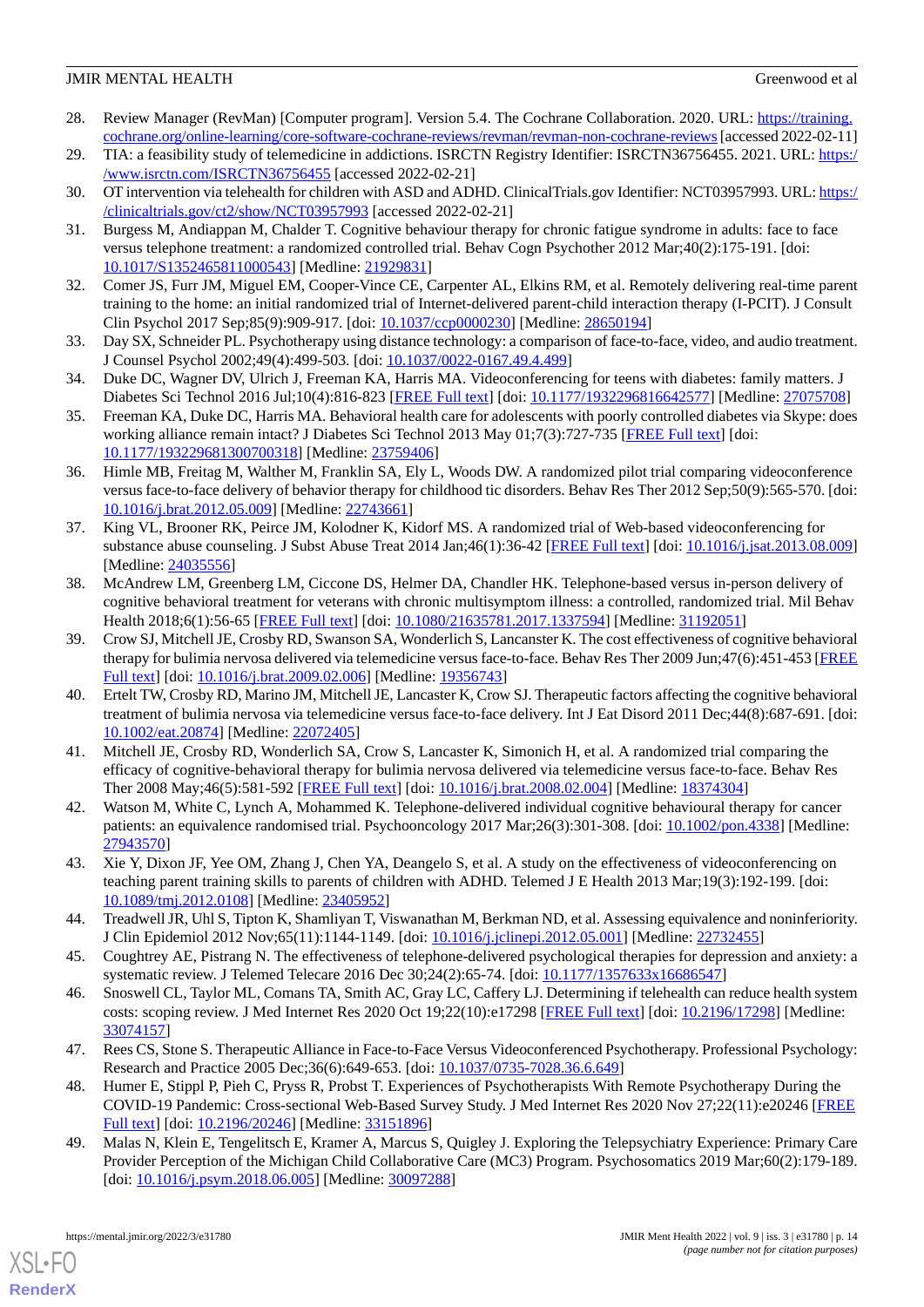- <span id="page-15-0"></span>50. Watts S, Marchand A, Bouchard S, Gosselin P, Langlois F, Belleville G, et al. Telepsychotherapy for generalized anxiety disorder: impact on the working alliance. J Psychother Integrat 2020 Jun;30(2):208-225. [doi: [10.1037/int0000223](http://dx.doi.org/10.1037/int0000223)]
- <span id="page-15-2"></span><span id="page-15-1"></span>51. Dowling M, Rickwood D. Online counseling and therapy for mental health problems: a systematic review of individual synchronous interventions using chat. J Technol Hum Serv 2013 Jan;31(1):1-21. [doi: [10.1080/15228835.2012.728508](http://dx.doi.org/10.1080/15228835.2012.728508)]
- 52. Hoermann S, McCabe KL, Milne DN, Calvo RA. Application of synchronous text-based dialogue systems in mental health interventions: systematic review. J Med Internet Res 2017 Jul 21;19(8):e267 [\[FREE Full text\]](http://www.jmir.org/2017/8/e267/) [doi: [10.2196/jmir.7023\]](http://dx.doi.org/10.2196/jmir.7023) [Medline: [28784594](http://www.ncbi.nlm.nih.gov/entrez/query.fcgi?cmd=Retrieve&db=PubMed&list_uids=28784594&dopt=Abstract)]
- <span id="page-15-4"></span><span id="page-15-3"></span>53. Gainsbury S, Blaszczynski A. A systematic review of internet-based therapy for the treatment of addictions. Clin Psychol Rev 2011 Apr;31(3):490-498. [doi: [10.1016/j.cpr.2010.11.007](http://dx.doi.org/10.1016/j.cpr.2010.11.007)] [Medline: [21146272\]](http://www.ncbi.nlm.nih.gov/entrez/query.fcgi?cmd=Retrieve&db=PubMed&list_uids=21146272&dopt=Abstract)
- <span id="page-15-5"></span>54. Loucas CE, Fairburn CG, Whittington C, Pennant ME, Stockton S, Kendall T. E-therapy in the treatment and prevention of eating disorders: a systematic review and meta-analysis. Behav Res Ther 2014 Dec;63:122-131 [\[FREE Full text](https://linkinghub.elsevier.com/retrieve/pii/S0005-7967(14)00162-4)] [doi: [10.1016/j.brat.2014.09.011](http://dx.doi.org/10.1016/j.brat.2014.09.011)] [Medline: [25461787\]](http://www.ncbi.nlm.nih.gov/entrez/query.fcgi?cmd=Retrieve&db=PubMed&list_uids=25461787&dopt=Abstract)
- <span id="page-15-6"></span>55. Josephine K, Josefine L, Philipp D, David E, Harald B. Internet- and mobile-based depression interventions for people with diagnosed depression: a systematic review and meta-analysis. J Affect Disord 2017 Dec 01;223:28-40. [doi: [10.1016/j.jad.2017.07.021\]](http://dx.doi.org/10.1016/j.jad.2017.07.021) [Medline: [28715726\]](http://www.ncbi.nlm.nih.gov/entrez/query.fcgi?cmd=Retrieve&db=PubMed&list_uids=28715726&dopt=Abstract)
- <span id="page-15-7"></span>56. Andersson G, Cuijpers P, Carlbring P, Riper H, Hedman E. Guided Internet-based vs. face-to-face cognitive behavior therapy for psychiatric and somatic disorders: a systematic review and meta-analysis. World Psychiatry 2014 Oct;13(3):288-295 [\[FREE Full text\]](http://dx.doi.org/10.1002/wps.20151) [doi: [10.1002/wps.20151\]](http://dx.doi.org/10.1002/wps.20151) [Medline: [25273302\]](http://www.ncbi.nlm.nih.gov/entrez/query.fcgi?cmd=Retrieve&db=PubMed&list_uids=25273302&dopt=Abstract)
- <span id="page-15-8"></span>57. Schütte S, Acevedo PN, Flahault A. Health systems around the world - a comparison of existing health system rankings. J Glob Health 2018 Jun;8(1):010407 [[FREE Full text](https://doi.org/10.7189/jogh.08.010407)] [doi: [10.7189/jogh.08.010407](http://dx.doi.org/10.7189/jogh.08.010407)] [Medline: [29564084](http://www.ncbi.nlm.nih.gov/entrez/query.fcgi?cmd=Retrieve&db=PubMed&list_uids=29564084&dopt=Abstract)]
- <span id="page-15-9"></span>58. Thorlund K, Imberger G, Johnston BC, Walsh M, Awad T, Thabane L, et al. Evolution of heterogeneity (I2) estimates and their 95% confidence intervals in large meta-analyses. PLoS One 2012;7(7):e39471 [[FREE Full text](https://dx.plos.org/10.1371/journal.pone.0039471)] [doi: [10.1371/journal.pone.0039471\]](http://dx.doi.org/10.1371/journal.pone.0039471) [Medline: [22848355](http://www.ncbi.nlm.nih.gov/entrez/query.fcgi?cmd=Retrieve&db=PubMed&list_uids=22848355&dopt=Abstract)]
- <span id="page-15-10"></span>59. Jenkins-Guarnieri MA, Pruitt LD, Luxton DD, Johnson K. Patient perceptions of telemental health: systematic review of direct comparisons to in-person psychotherapeutic treatments. Telemed J E Health 2015 Aug;21(8):652-660. [doi: [10.1089/tmj.2014.0165](http://dx.doi.org/10.1089/tmj.2014.0165)] [Medline: [25885491\]](http://www.ncbi.nlm.nih.gov/entrez/query.fcgi?cmd=Retrieve&db=PubMed&list_uids=25885491&dopt=Abstract)
- <span id="page-15-11"></span>60. Brenes GA, Ingram CW, Danhauer SC. Benefits and challenges of conducting psychotherapy by telephone. Prof Psychol Res Pract 2011 Dec;42(6):543-549 [\[FREE Full text](http://europepmc.org/abstract/MED/22247588)] [doi: [10.1037/a0026135](http://dx.doi.org/10.1037/a0026135)] [Medline: [22247588](http://www.ncbi.nlm.nih.gov/entrez/query.fcgi?cmd=Retrieve&db=PubMed&list_uids=22247588&dopt=Abstract)]
- 61. Brooks E, Turvey C, Augusterfer EF. Provider barriers to telemental health: obstacles overcome, obstacles remaining. Telemed J E Health 2013 Jun;19(6):433-437. [doi: [10.1089/tmj.2013.0068](http://dx.doi.org/10.1089/tmj.2013.0068)] [Medline: [23590176](http://www.ncbi.nlm.nih.gov/entrez/query.fcgi?cmd=Retrieve&db=PubMed&list_uids=23590176&dopt=Abstract)]
- 62. Lopez A, Schwenk S, Schneck CD, Griffin RJ, Mishkind MC. Technology-based mental health treatment and the impact on the therapeutic alliance. Curr Psychiatry Rep 2019 Jul 08;21(8):76. [doi: [10.1007/s11920-019-1055-7](http://dx.doi.org/10.1007/s11920-019-1055-7)] [Medline: [31286280](http://www.ncbi.nlm.nih.gov/entrez/query.fcgi?cmd=Retrieve&db=PubMed&list_uids=31286280&dopt=Abstract)]

### **Abbreviations**

**CBT:** cognitive behavioral therapy PRISMA: Preferred Reporting Items for Systematic Reviews and Meta-Analyses **PTSD:** posttraumatic stress disorder **RCT:** randomized controlled trial **SMD:** standardized mean difference

*Edited by J Torous; submitted 28.07.21; peer-reviewed by J Lindsay, M Keijsers, KP Wong; comments to author 01.09.21; revised version received 16.12.21; accepted 12.01.22; published 11.03.22*

*Please cite as:*

*Greenwood H, Krzyzaniak N, Peiris R, Clark J, Scott AM, Cardona M, Griffith R, Glasziou P*

*Telehealth Versus Face-to-face Psychotherapy for Less Common Mental Health Conditions: Systematic Review and Meta-analysis of Randomized Controlled Trials*

*JMIR Ment Health 2022;9(3):e31780 URL: <https://mental.jmir.org/2022/3/e31780> doi: [10.2196/31780](http://dx.doi.org/10.2196/31780)*

*PMID:*

©Hannah Greenwood, Natalia Krzyzaniak, Ruwani Peiris, Justin Clark, Anna Mae Scott, Magnolia Cardona, Rebecca Griffith, Paul Glasziou. Originally published in JMIR Mental Health (https://mental.jmir.org), 11.03.2022. This is an open-access article distributed under the terms of the Creative Commons Attribution License (https://creativecommons.org/licenses/by/4.0/), which